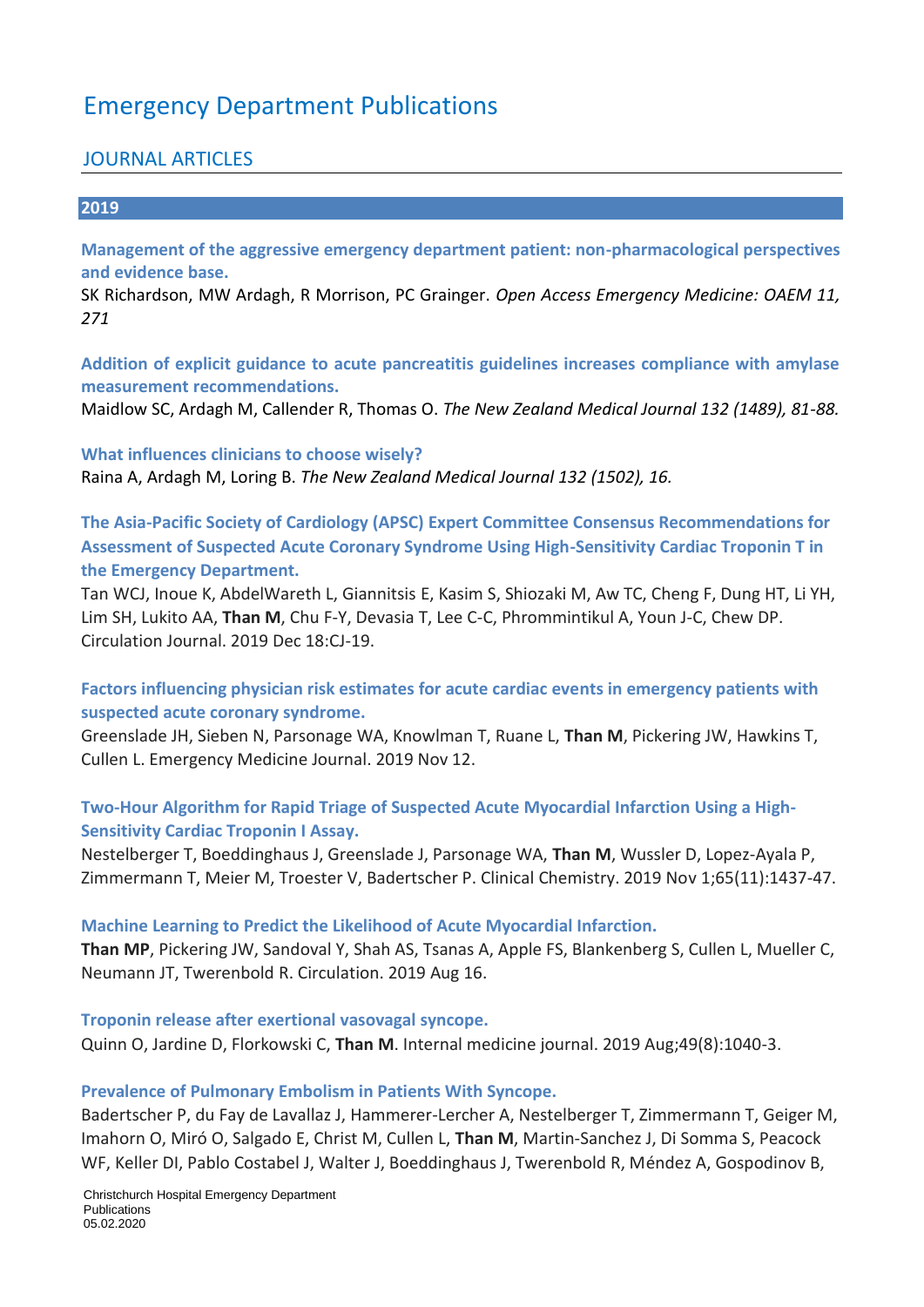Puelacher C, Wussler D, Koechlin L, Kawecki D, Geigy N, Strebel I, Lohrmann J, Kühne M, Reichlin T, Mueller C, for the BASEL IX Investigators. Journal of the American College of Cardiology. 2019 Aug 5;74(6):744-54.

### **Application of High-Sensitivity Troponin in Suspected Myocardial Infarction.**

Neumann JT, Twerenbold R, Ojeda F, Sörensen NA, Chapman AR, Shah ASV, Anand A, Boeddinghaus J, Nestelberger T, Badertscher P, Mokhtari A, Pickering JW, Troughton RW, Greenslade J, Parsonage W, Mueller‑Hennessen M, Gori T, Jernberg N, Morris C, Liebetrau C, Hamm HA, Katus T, Münzel U, Landmesser V, Salomaa L, Iacoviello MM, Ferrario, Giampaoli S, Kee F, Thorand B, Peters A, Borchini R, Jørgensen T, Söderberg S, Sans S, Tunstall‑Pedoe H, Kuulasmaa K, Renné T, Lackner KJ, Worster A, Body R, Ekelund U, Kavsak PA, Keller T, Lindahl B, Wild P, Giannitsis E, **Than M**, Cullen LA, Mills NL, Mueller C, Zeller T, Westermann D, and Blankenberg S. New England Journal of Medicine. 2019 Jun 27;380(26):2529-40.

### **Long‐term outcomes in patients with pulmonary embolism: results from a longitudinal cohort study.**

Lamba M, Pickering J, **Than M**, Iles S, Beckert L. Internal medicine journal. 2019 Jun 18.

### **Diagnosis of acute myocardial infarction in the presence of left bundle branch block.**

Nestelberger T, Cullen L, Lindahl B, Reichlin T, Greenslade JH, Giannitsis E, Christ M, Morawiec B, Miro O, Martín-Sánchez FJ, Wussler DN. Heart. 2019 May 29:heartjnl-2018.

### **B-Type Natriuretic Peptides and Cardiac Troponins for Diagnosis and Risk-Stratification of Syncope.**

du Fay de Lavallaz J, Badertscher P, Nestelberger T, Zimmermann T, Miró Ò, Salgado E, Christ M, Geigy N, Cullen L, **Than M**, Martin-Sanchez FJ. Circulation Feb 2019.

#### **2018**

**The effect of trampoline parks on presentations to Christchurch Emergency Department.**  Roffe L, Pearson S, Sharr J, Ardagh M. *The New Zealand Medical Journal 131 (1468), 43-53.*

**Violence and aggression in the emergency department is under-reported and under-appreciated.**  Richardson SK, Grainger PC, Ardagh MW, Morrison R. *The New Zealand Medical Journal 131 (1476), 50-58.*

**Alcohol-related emergency department attendances after the introduction of the Sale and Supply of Alcohol Act 2012.** 

Ford K, Foulds J, Coleman O, Ardagh M, et al. *The New Zealand Medical Journal 131 (1483), 40-49.*

### **Combining high-sensitivity cardiac troponin I and cardiac troponin T in the early diagnosis of acute myocardial infarction.**

van der Linden N, Wildi K, Twerenbold R, Pickering JW, **Than M**, Cullen L, Greenslade J, Parsonage W, Nestelberger T, Boeddinghaus J, Badertscher P. Circulation. 2018 Sep 4;138(10):989-99.

**An RCT of brief cognitive therapy versus treatment as usual in patients with non-cardiac chest**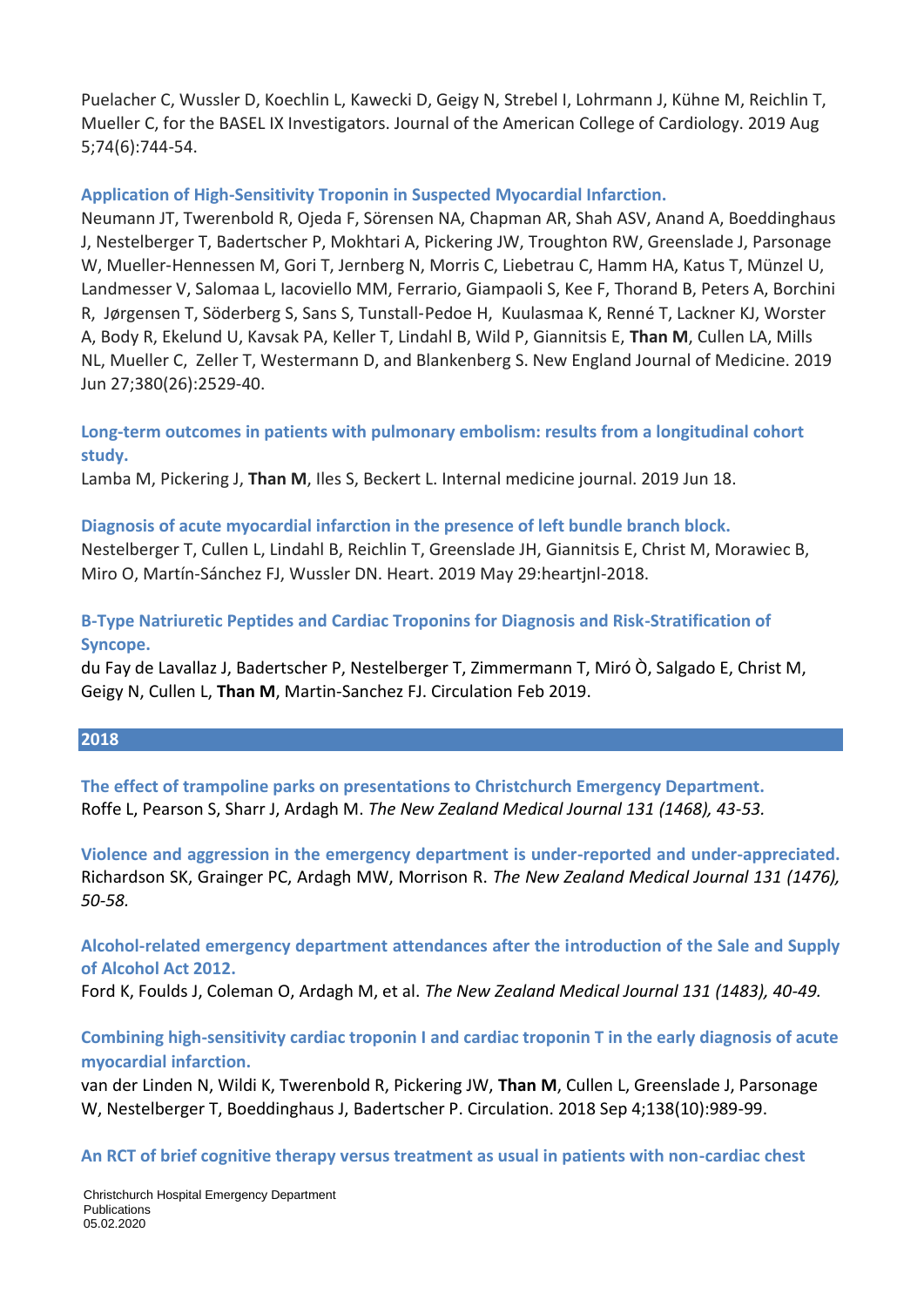#### **pain.**

Mulder R, Zarifeh J, Boden J, Lacey C, Tyrer P, Tyrer H, **Than M**, Troughton R. International Journal of Cardiology. 2019 Feb 5.

### **CT coronary angiography does not reduce mortality or myocardial infarction in low-risk patients with acute chest pain.**

Adamson PD, **Than MP**. BMJ Evidence-Based Medicine. 2018 Nov 5:bmjebm-2018.

### **Validity of a Novel Point-of-Care Troponin Assay for Single-Test Rule-Out of Acute Myocardial Infarction.**

Pickering JW, Young JM, George PM, Watson AS, Aldous SJ, Troughton RW, Pemberton CJ, Richards AM, Cullen LA, **Than MP**. JAMA Cardiology. 2018 Oct 17.

### **Circadian, weekly, seasonal, and temperature-dependent patterns of syncope aetiology in patients at increased risk of cardiac syncope.**

du Fay de Lavallaz J, Badertscher P, Nestelberger T, Flores D, Miró Ò, Salgado E, Geigy N, Christ M, Cullen L, Than M, Martin-Sanchez FJ. EP Europace. 2018 Aug.

Clinical chemistry score versus high-sensitivity cardiac troponin I and T tests alone to identify patients at low or high risk for myocardial infarction or death at presentation to the emergency department.

**Prospective validation of prognostic and diagnostic syncope scores in the emergency department.**  du Fay Lavallaz J, Badertscher P, Nestelberger T, Isenrich R, Miró Ò, Salgado E, Geigy N, Christ M, Cullen L, **Than M**, Martin-Sanchez FJ. International Journal of Cardiology. 2018 Jun 21.

### **Acute kidney injury in patients presenting with chest pain to the emergency department, a descriptive study of the most common discharge diagnoses and mortality.**

Hertzberg D, Holzmann MJ, **Than M**, Pickering JW. European journal of emergency medicine: official journal of the European Society for Emergency Medicine. 2018 Jun.

### **Preinjury characteristics of children with mild traumatic brain injury: Is "other injury" an appropriate comparison group"?**

McKinlay A, Albicini M, **Than M.** Journal of clinical and experimental neuropsychology. 2018 Mar 16;40(3):285-91.

### **Detectable High-Sensitivity Cardiac Troponin within the Population Reference Interval Conveys High 5-Year Cardiovascular Risk**

Than MP, Aldous SJ, Troughton RW, Pemberton CJ, Richards AM, Frampton CMA, Florkowski CM, George PM, Bailey S, Young JM, Cullen L, Greenslade JH, Parsonage WA, Everett BM, Peacock WF, Jaffe AS, Pickering JW. *Clinical Chemistry* May 2018.

### **Evaluating Rapid Rule-out of Acute Myocardial Infarction by Use of a High-Sensitivity Cardiac Troponin I Assay at Presentation**.

Greenslade J, Cho E, Van Hise C, Hawkins T, Parsonage W, Ungerer J, Tate J, Pretorius C, Than M, Cullen L. *Clinical Chemistry*. 2018 Jan 1:clinchem-2017.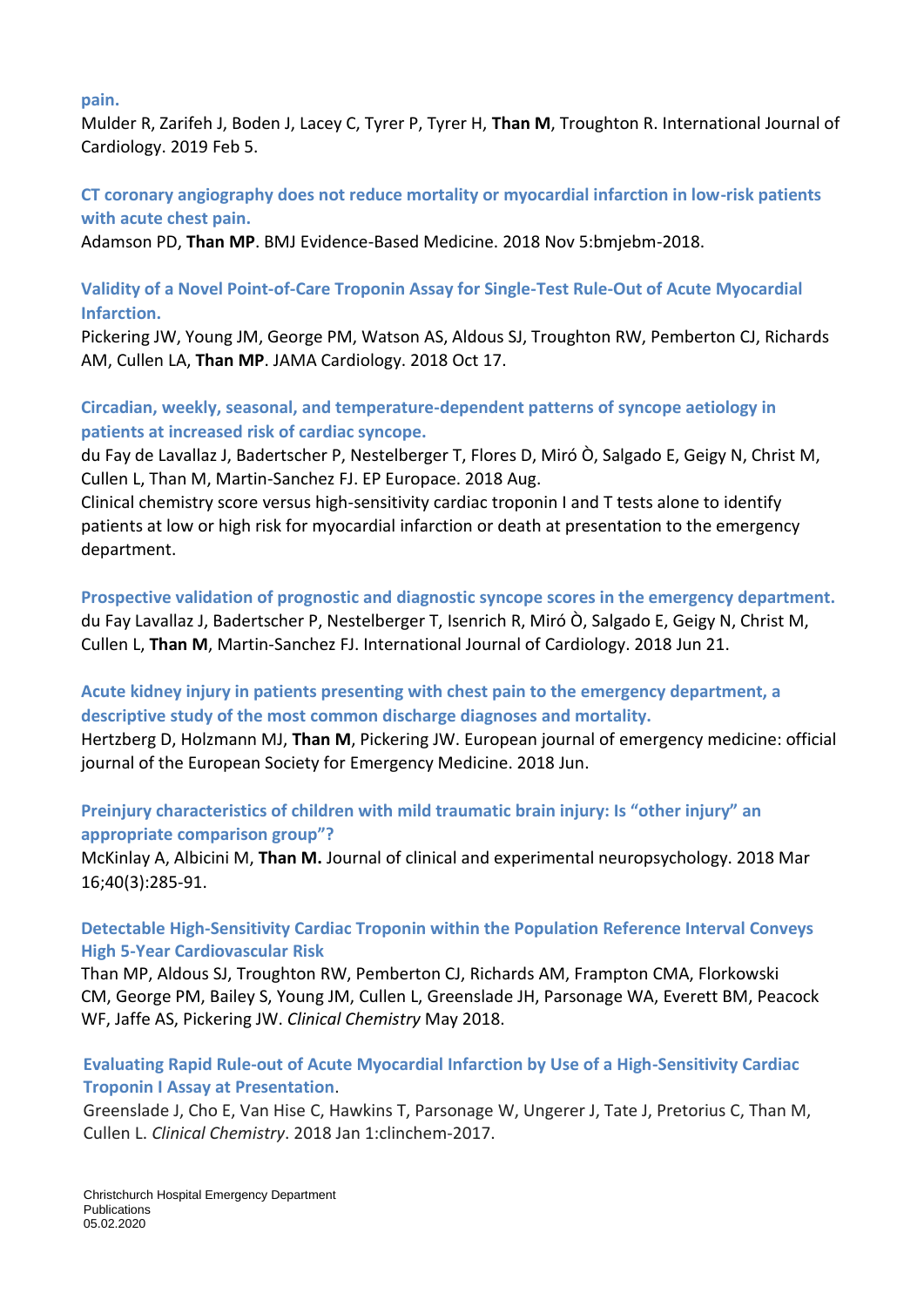#### **2017**

#### **Prohormones in the Early Diagnosis of Cardiac Syncope**

Badertscher P, Nestelberger T, de Lavallaz JD, Than M, Morawiec B, Kawecki D, Miró Ò, López B, Martin‐Sanchez FJ, Bustamante J, Geigy N. *Journal of the American Heart Association*. 2017 Dec 1;6(12):e006592

**Modification of the Thrombolysis in Myocardial Infarction risk score for patients presenting with chest pain to the emergency department.** 

Greenslade JH, Chung K, Parsonage WA, Hawkins T, Than M, Pickering JW, Cullen L. *Emergency Medicine Australasia*. 2017.

**Efficacy of high-sensitivity troponin T in identifying very-low-risk patients with possible acute coronary syndrome.** 

Peacock WF, Baumann BM, Bruton D, Davis TE, Handy B, Jones CW, Hollander JE, Limkakeng AT, Mehrotra A, Than M, Ziegler A. *JAMA cardiology*. 2017 Dec 13.

**Association of High-Sensitivity Cardiac Troponin I Concentration With Cardiac Outcomes in Patients With Suspected Acute Coronary Syndrome.** 

Chapman AR, Lee KK, McAllister DA, Cullen L, Greenslade JH, Parsonage W, Worster A, Kavsak PA, Blankenberg S, Neumann J, Söerensen NA. *Journal of the American Medical Assocation*. 2017 Nov 11.

**A risk assessment score and initial high‐sensitivity troponin combine to identify low‐risk of acute myocardial infarction in the emergency department.** 

Pickering JW, Flaws D, Smith SW, Greenslade J, Cullen L, Parsonage W, Carlton E, Richards AM, Troughton R, Pemberton C, George PM, Than MP. *Academic Emergency Medicine*. 2017 Nov 13.

#### **ICare-ACS (Improving Care Processes for Patients With Suspected Acute Coronary Syndrome): A Study of Cross-System Implementation of a National Clinical Pathway.**

Than MP, Pickering JW, Dryden JM, Lord SJ, Aitken SA, Aldous SJ, Allan KE, Ardagh MW, Bonning JW, Callender R, Chapman LR. *Circulation.* 2017 Nov 14:CIRCULATIONAHA-117.

**External validation of heart-type fatty acid binding protein, high-sensitivity cardiac troponin, and electrocardiography as rule-out for acute myocardial infarction.** 

Van Hise CB, Greenslade JH, Parsonage W, Than M, Young J, Cullen L. *Clinical biochemistry*. 2017 Oct 18.

**Assessment of the 2016 National Institute for Health and Care Excellence high-sensitivity troponin rule-out strategy.** 

Carlton EW, Pickering JW, Greenslade J, Cullen L, Than M, Kendall J, Body R, Parsonage WA, Khattab A, Greaves K. *Heart.* 2017 Sep 1:heartjnl-2017.

**Improved Assessment of Chest pain Trial (IMPACT): assessing patients with possible acute coronary syndromes.** 

Cullen L, Greenslade JH, Hawkins T, Hammett C, O'Kane S, Ryan K, Parker K, Schluter J, Dalton E, Brown AF, Than M. *The Medical Journal of Australia*. 2017 Sep 4;207(5):195-200.

#### **Direct comparison of 2 rule-out strategies for acute myocardial infarction: 2-h accelerated diagnostic protocol vs 2-h algorithm.**

Wildi K, Cullen L, Twerenbold R, Greenslade JH, Parsonage W, Boeddinghaus J, Nestelberger T, Sabti Z, Rubini-Giménez M, Puelacher C, Cupa J. *Clinical Chemistry*. 2017 Jul 1;63(7):1227-36.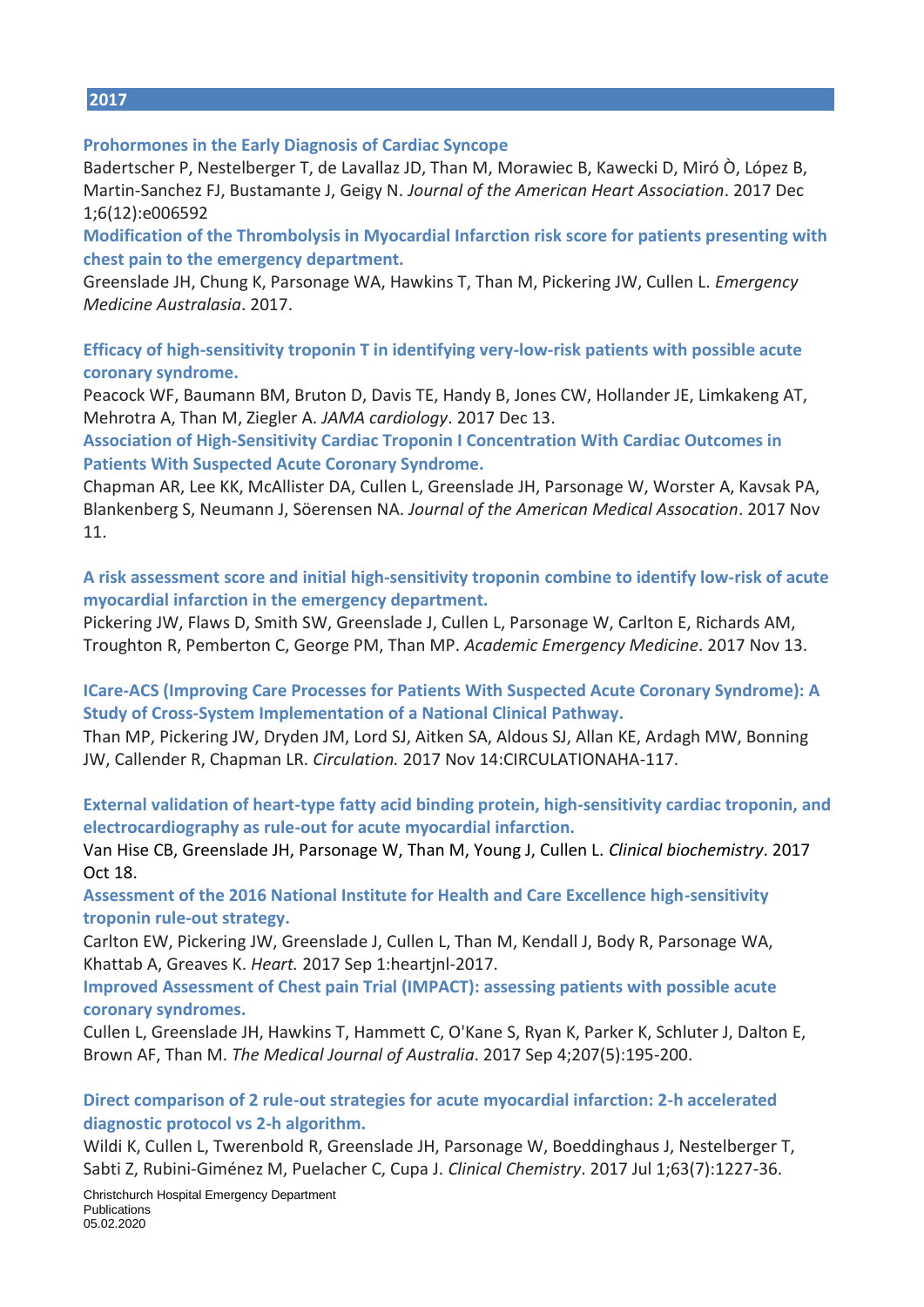**Rapid Rule-out of Acute Myocardial Infarction With a Single High-Sensitivity Cardiac Troponin T Measurement Below the Limit of Detection: A Collaborative Meta-analysis**

Pickering JW, Than MP, Cullen L, Aldous S, ter Avest E, Body R, Carlton EW, Collinson P, Dupuy AM, Ekelund U, Eggers KM. *Annals of Internal Medicine*. 2017 Apr 18.

**Renal function and scaled troponin in patients presenting to the emergency department with symptoms of myocardial infarction.** 

Vasudevan A, Singer AJ, DeFilippi C, Headden G, Schussler JM, Daniels LB, Reed M, Than MP, Birkhahn R, Smith SW, Barrett TW. *American Journal of Nephrology*. 2017;45(4):304-9.

**Validating the Manchester Acute Coronary Syndromes (MACS) and Troponin-only Manchester Acute Coronary Syndromes (T-MACS) rules for the prediction of acute myocardial infarction in patients presenting to the emergency department with chest pain.** 

Greenslade JH, Nayer R, Parsonage W, Doig S, Young J, Pickering JW, Than M, Hammett C, Cullen L. *Journal of Emergency Medicine.* 2017 Mar 28:emermed-2016.

**Immediate rule-out of acute myocardial infarction using electrocardiogram and baseline highsensitivity troponin I.** 

Neumann JT, Sörensen NA, Ojeda F, Schwemer T, Lehmacher J, Gönner S, Jarsetz N, Keller T, Schaefer S, Renné T, Landmesser U. *Clinical Chemistry*. 2017 Jan 1:clinchem-2016.

**National audit of the quality of pain relief provided in emergency departments in Aotearoa, New Zealand: The PRiZED 1 Study.** 

New Zealand Emergency Medicine Network. *Emergency medicine Australasia: EMA*. 2017 Jan 13.

**Missed myocardial infarctions in ED patients prospectively categorized as low risk by established risk scores.** 

Singer AJ, Than MP, Smith S, McCullough P, Barrett TW, Birkhahn R, Reed M, Thode HC, Arnold WD, Daniels LB, de Filippi C. *The American Journal of Emergency Medicine*. 2017 Jan 5.

**The small number problem in diagnostic algorithms and why we need to bootstrap**  Pickering JW, Than MP. *Clinical Biochemistry*. 2017 Feb 10.

#### **2016**

**Does Uric Acid Level Provide Additional Risk Stratification Information in Emergency Patients With Symptoms of Possible Acute Coronary Syndrome?** 

Jin H, Greenslade JH, Parsonage WA, Hawkins T, Than M, Cullen L. *Critical Pathways in Cardiology*. 2016 Dec 1;15(4):169-73.

**Acute Kidney Injury and mortality prognosis in Acute Coronary Syndrome patients: A meta‐ analysis** 

Pickering JW, Blunt IR, Than MP. *Nephrology.* 2016 Jan 1.

#### **Assessment of the European Society of Cardiology 0 Hour/1 Hour Algorithm to Rule Out and Rule In Acute Myocardial Infarction**

Pickering JW, Greenslade JH, Cullen L, Flaws D, Parsonage W, Aldous S, George P, Worster A, Kavsak PA, Than MP. *Circulation*. 2016 Oct 17:CIRCULATIONAHA-116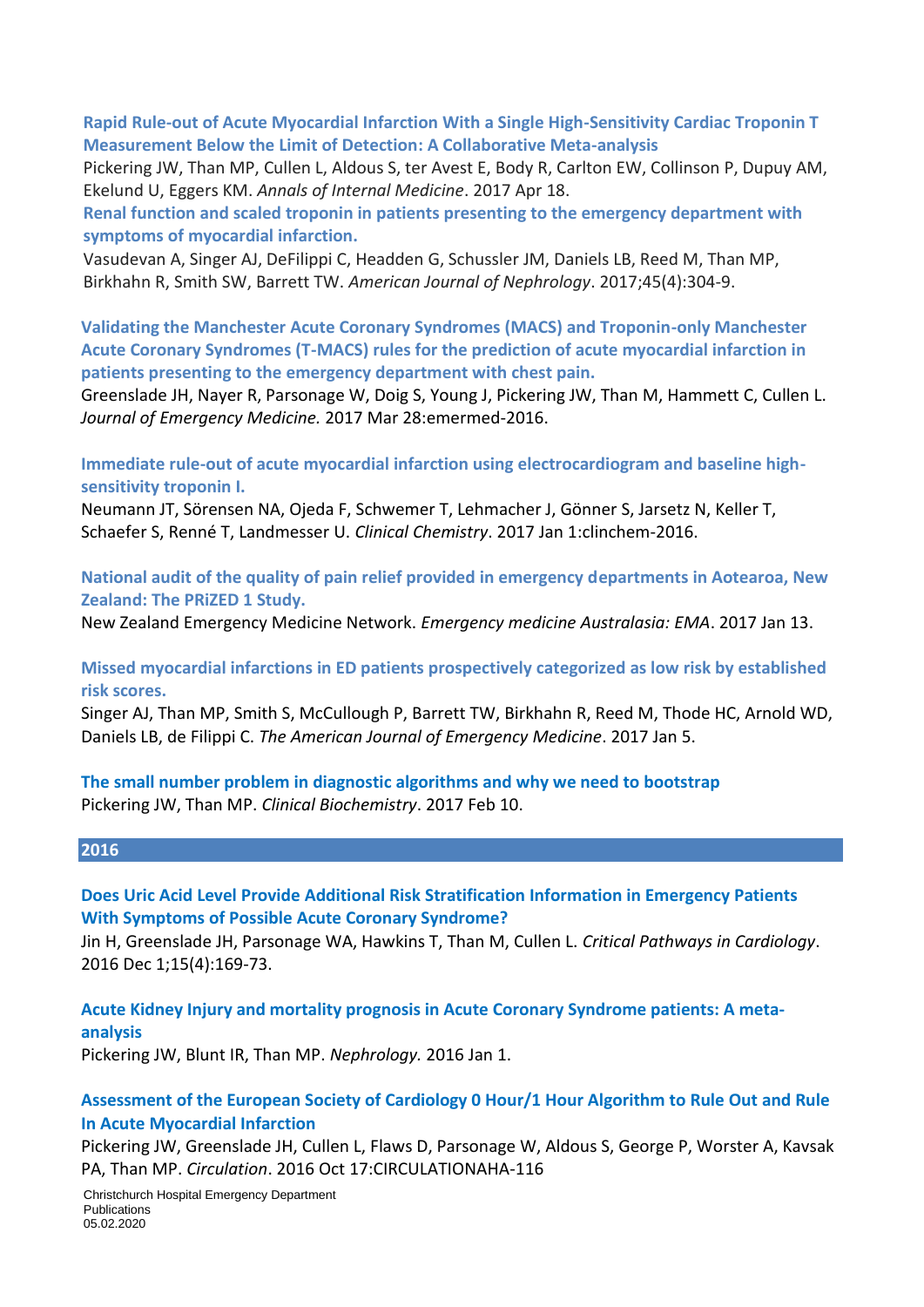**Admission glycaemia and its association with acute coronary syndrome in Emergency Department patients with chest pain.** 

Gardner LS, Nguyen-Pham S, Greenslade JH, Parsonage W, D'Emden M, Than M, Aldous S, Brown A, Cullen L. *Emergency Medicine Journal*. 2014 Oct 24: emermed-2014.

**The effects of relocation and level of affectedness on mood and anxiety symptom treatments after the 2011 Christchurch earthquake.** 

Hogg D, Kingham S, Wilson TM, Ardagh. *Social Sciences and Medicine 152, 18-26*

**Impact of integrated health system changes, accelerated due to an earthquake, on emergency department attendances and acute admissions: a Bayesian change-point analysis.**  Schluter PJ, Hamilton GJ, Delley JM, Ardagh MW. *BMJ open 6 (5), e010709*

**Traditionally taught clinical variables and risk factors perform poorly in the prediction of acute coronary syndromes in the emergency department.**

Than M. *Evidence Based Medicine*. 2016 Sep 6:ebmed-2015.

**The effects of spatially varying earthquake impacts on mood and anxiety symptom treatments among long-term Christchurch residents following the 2010/11 Canterbury earthquakes, New Zealand.**

Hogg D, Kingham S, Wilson TM, Ardagh M. *Health and Place 41, 78-88*

**Spatio-temporal variation of mood and anxiety symptom treatments in Christchurch in the context of the 2010/11 Canterbury earthquake sequence.** 

Hogg D, Kingham S, Wilson TM, Ardagh M. *Spatial and spatio-temporal epidemiology 19, 91-102.*

**Agreement Between Patient-reported and Cardiology-adjudicated Medical History in Patients With Possible Ischemic Chest Pain: An Observational Study.** 

Iliceto A, Berndt SL, Greenslade JH, Parsonage WA, Hammett C, Than M, Hawkins T, Parker K, O'Kane S, Cullen L. *Critical Pathways in Cardiology*. 2016 Sep 1;15(3):121-5.

#### **Heart Fatty Acid Binding Protein and cardiac troponin: development of an optimal rule-out strategy for acute myocardial infarction.**

Young JM, Pickering JW, George PM, Aldous SJ, Wallace J, Frampton CM, Troughton RW, Richards MA, Greenslade JH, Cullen L, Than MP. *BMC Emergency Medicine*. 2016 Aug 31;16(1):34.

**"State-of-the-Art Evaluation of Emergency Department Patients Presenting With Potential Acute Coronary Syndromes."** 

Hollander, Judd E., Martin Than, and Christian Mueller. *Circulation* 134.7 (2016): 547-564.

**Prognostic impact of atrial fibrillation in the emergency chest pain presentation.** 

Lancini D, Martin P, Cullen L, Greenslaide J, Hammett J, Prasad S, Than M, Parsonage W. *Heart, Lung and Circulation.* 2016 Aug 1;25:S275-6.

**External validation of the emergency department assessment of chest pain score accelerated diagnostic pathway (EDACS-ADP).** 

Flaws D, Than M, Scheuermeyer FX, Christenson J, Boychuk B, Greenslade JH, Aldous S, Hammett CJ,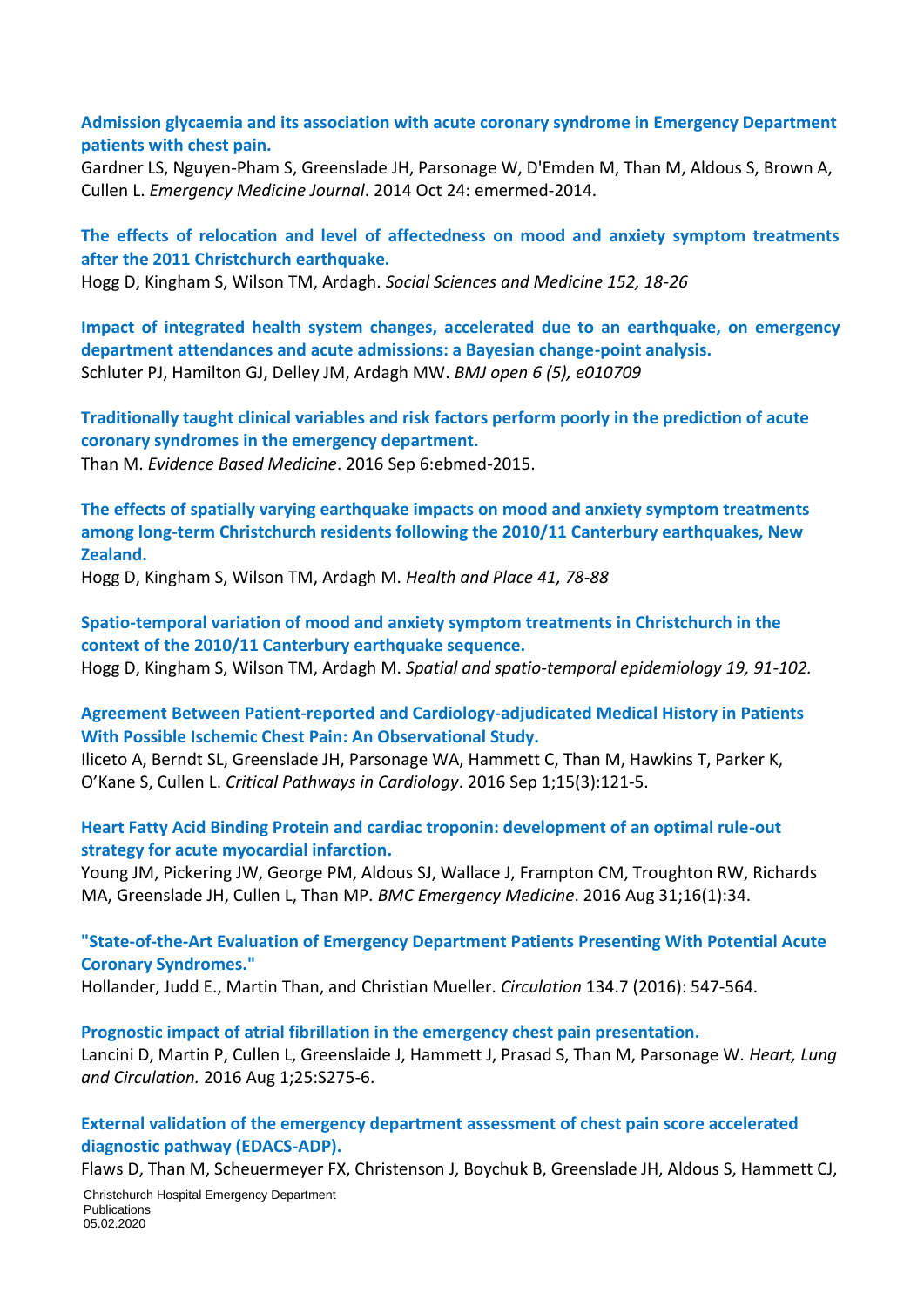Parsonage WA, Deely JM, Pickering JW. *Emergency Medicine Journal*. 2016 Jul 12:emermed-2015.

### **The VHOT (Vindaloo Hastens Outpouring of Troponins) Study.**

Tankel AS, Nagree Y, Jones P, Mountain D, Macdonald SP, Hill P, Than M. *Emergency Medicine Australasia*. 2016 Oct 1.

### **Evaluation of High-Sensitivity Cardiac Troponin I Levels in Patients With Suspected Acute Coronary Syndrome.**

Carlton E, Greenslade J, Cullen L, Body R, Than M, Pickering JW, Aldous S, Carley S, Hammett C, Kendall J, Keevil B. *JAMA Cardiology*. 2016.

**Diagnosis of Myocardial Infarction Using a High-Sensitivity Troponin I 1-Hour Algorithm.** Neumann JT, Sörensen NA, Schwemer T, Ojeda F, Bourry R, Sciacca V, Schaefer S, Waldeyer C, Sinning C, Renné T, Than M. *JAMA Cardiology*. 2016.

### **Validation of NICE diagnostic guidance for rule out of myocardial infarction using high-sensitivity troponin tests.**

Parsonage WA, Mueller C, Greenslade JH, Wildi K, Pickering J, Than M, Aldous S, Boeddinghaus J, Hammett CJ, Hawkins T, Nestelberger T. *Heart*. 2016 Jun 10:heartjnl-2016.

**Impact of High-Sensitivity Troponin I Testing with Sex-Specific Cutoffs on the Diagnosis of Acute Myocardial Infarction.** 

Trambas C, Pickering JW, Than M, Bain C, Nie L, Paul E, Dart A, Broughton A, Schneider HG. *Clinical Chemistry.* 2016 Jun 1;62(6):831-8.

### **A clinical decision rule to identify emergency department patients at low risk for acute coronary syndrome who do not need objective coronary artery disease testing: the no objective testing rule.**

Greenslade JH, Parsonage W, Than M, Scott A, Aldous S, Pickering JW, Hammett CJ, Cullen L. *Annals of Emergency Medicine*. 2016 Apr 30;67(4):478-89.

### **"Effectiveness of EDACS Versus ADAPT Accelerated Diagnostic Pathways for Chest Pain: A Pragmatic Randomized Controlled Trial Embedded Within Practice."**

Than, Martin P., et al. *Annals of Emergency Medicine* (2016).

### **Validation of presentation and 3 h high-sensitivity troponin to rule-in and rule-out acute myocardial infarction.**

Pickering JW, Greenslade JH, Cullen L, Flaws D, Parsonage W, George P, Worster A, Kavsak PA, Than MP. *Heart.* 2016 Mar 8:heartjnl-2015.

**B-type natriuretic peptide signal peptide (BNPsp) in patients presenting with chest pain.** Pemberton CJ, Frampton CM, Aldous S, Bailey M, Young J, Troughton R, Than M, Richards M. *Clinical biochemistry*. 2016 Jun 30;49(9):645-50

**Outcome at 30 days for low‐risk chest pain patients assessed using an accelerated diagnostic pathway in the emergency department.** 

Meek R, Braitberg G, Cullen L, Than M, Graudins A, Glynn D. *Emergency Medicine Australasia*. 2016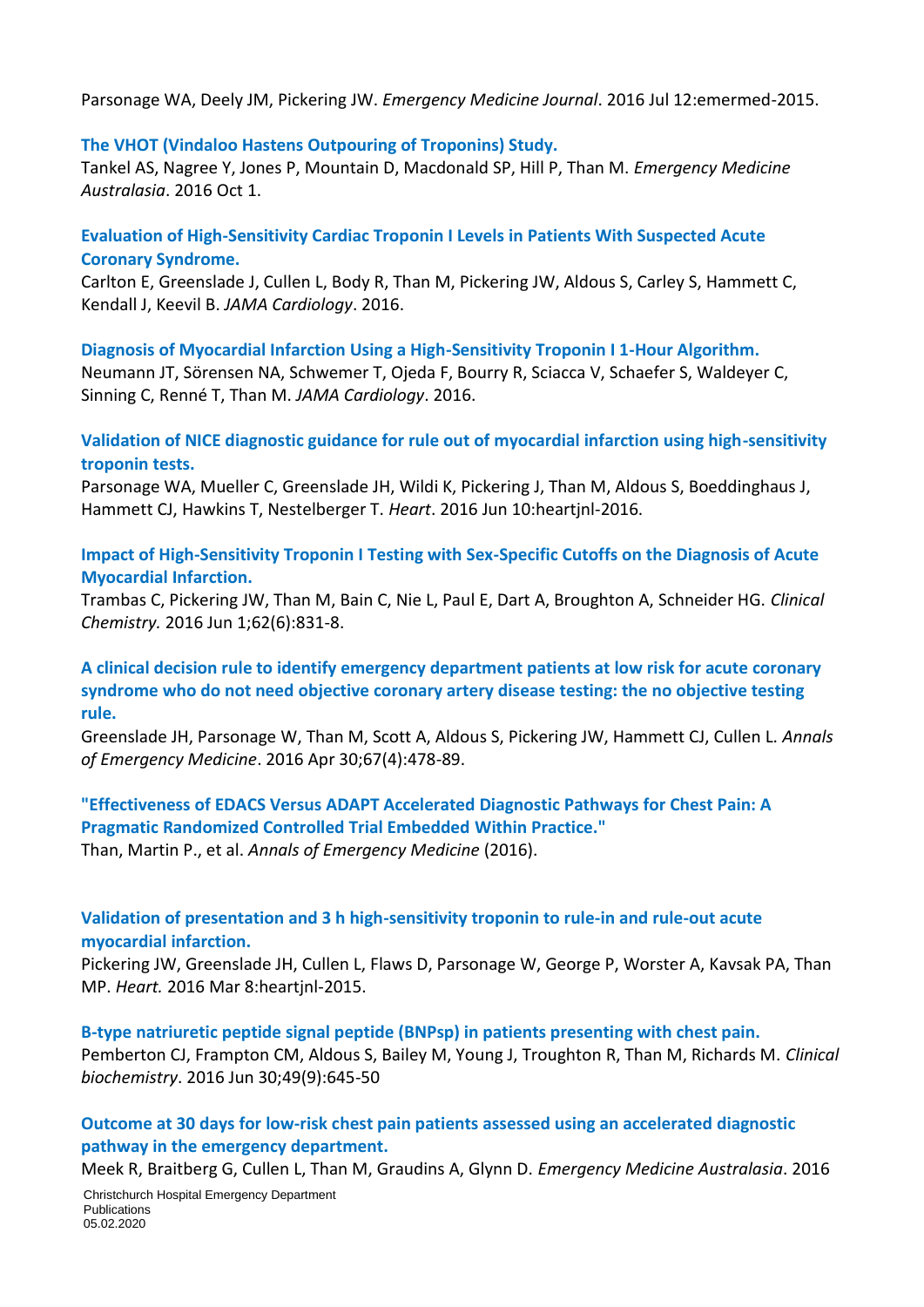Jun 1;28(3):279-86.

### **"Two-hour algorithm for triage toward rule-out and rule-in of acute myocardial infarction using high-sensitivity cardiac troponin T."**

Boeddinghaus J, Reichlin T, Cullen L, Greenslade JH, Parsonage WA, Hammett C, Pickering JW, Hawkins T, Aldous S, Twerenbold R, Wildi K, Nestelberger T, Grimm K, Rubini-Gimenez M, Puelacher C, Kern V, Rentsch K, Than MP, Mueller C

*The American journal of medicine* 128.4 (2015): 369-379.

### **Time to presentation and 12-month health outcomes in patients presenting to the emergency department with symptoms of possible acute coronary syndrome.**

Cullen L, Greenslade JH, Menzies L, Leong A, Than M, Pemberton C, Aldous S, Pickering J, Dalton E, Crosling B, Foreman R. Emergency Medicine Journal. 2016 Jun 1;33(6):390-5

### **Sex-specific versus overall cut points for a high sensitivity troponin I assay in predicting 1-year outcomes in emergency patients presenting with chest pain.**

Cullen L, Greenslade JH, Carlton EW, Than M, Pickering JW, Ho A, Greaves K, Berndt SL, Body R, Ryan K, Parsonage WA. Heart. 2016 Jan 15;102(2):120-6.

### **2015**

**The incremental value of stress testing in patients with acute chest pain beyond serial cardiac troponin testing**

Aldous S, Richards AM, Cullen L, Pickering J, Than M. *Emergency Medicine Journal 2015*

**Myocardial infarction - rapid ruling out in the emergency room (Comment)** Cullen L, Parsonage W, Than M. *Lancet 2015*

### **Target-specific Oral Anticoagulants in the Emergency Department** Peacock WF, Levy P, Gonzalez M, Than M. *Journal of Emergency Medicine 2015*

### **A novel diagnostic protocol to identify patients suitable for discharge after a single highsensitivity troponin.**

EW Carlton, L Cullen, M Than, J Gamble, A Khattab, K Greaves. *Heart 2015*

### **A novel troponin T peptide in humans: Assay, biochemistry and preliminary findings in acute coronary syndromes.**

J Lee, J Young , CM Frampton, S Aldous, RW Troughton, M Than, AM Richards, CJ Pemberton. *International Journal of Cardiology 2015*

#### **A Sex Disparity Among Earthquake Victims.**

M Ardagh, S Standring, JM Deely, D Johnston, V Robinson, P Gulliver, S Richardson, A Dierckx, M Than. *Disaster Medicine and Public Health Preparedness 2015*

### **Accelerated diagnostic protocol using high-sensitivity cardiac troponin T in acute chest pain patients.**

Christchurch Hospital Emergency Department **Publications** 05.02.2020 B Meller, L Cullen, WA Parsonage, JH Greenslade, S Aldous, T Reichlin, K Wildi, R Twerenbold, C Jaeger, P Hillinger, P Haaf, C Puelacher, V Kern, K Rentsch, F Stallone, M Rubini Gimenez, P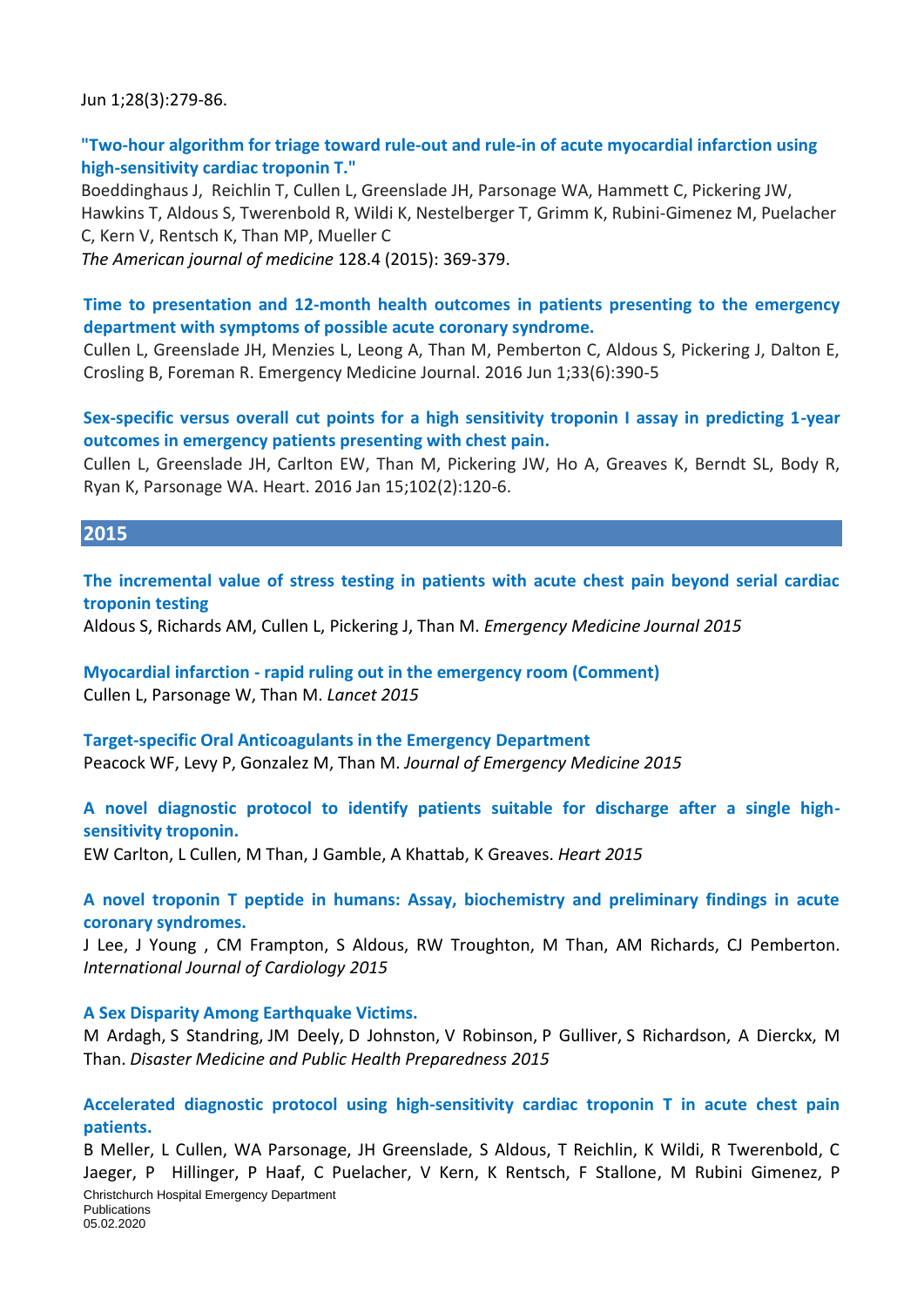Ballarino, S Bassetti, A Walukiewic, R Troughton, CJ Pemberton, AM Richards, K Chu, CM Reid, M Than, C Mueller. *International Journal of Cardiology 2015*

**Chest Pain Typicality in Suspected Acute Coronary Syndromes and the Impact of Clinical Experience.**

EW Carlton, M Than, L Cullen, A Khattab, K Greaves. *The American Journal of Medicine 2015*

**High-sensitivity cardiac troponin t concentrations below the limit of detection to exclude acute myocardial infarction: a prospective evaluation.** 

Body R, Burrows G, Carley S, Cullen L, Than M, Jaffe AS, Lewis PS. Clinical chemistry. 2015 Jul 1;61(7):983-9.

**The utility of presentation and 4-hour high sensitivity troponin I to rule-out acute myocardial infarction in the emergency department.** 

Pickering JW, Young JM, George P, Aldous S, Cullen L, Greenslade JH, Richards AM, Troughton R, Ardagh M, Frampton CM, Than MP. *Clinical biochemistry. 2015* Dec 31;48(18):1219-24.

**CNP signal peptide in patients with cardiovascular disease.** 

J Lee, M Than, S Aldous, R Troughton, AM Richards, CJ Pemberton. *Frontiers in cardiovascular medicine 2015*

**Cost and outcomes of assessing patients with chest pain in an Australian emergency department.**  L Cullen, J Greenslade, K Merollini, N Graves, CJK Hammett, T Hawkins, MP Than, AFT Brown, CB Huang, SE Panahi, E Dalton, WA Parsonage. *Medical Journal of Australia 2015*

**High-Sensitivity Cardiac Troponin T Concentrations below the Limit of Detection to Exclude Acute Myocardial Infarction: A Prospective Evaluation.** 

R Body, G Burrows, SD Carley, L Cullen, M Than, AS Jaffe. *Clinical Chemistry 2015*

**Relationship Between Physiological Parameters and Acute Coronary Syndrome in Patients Presenting to the Emergency Department With Undifferentiated Chest Pain.** 

JH Greenslade, D Beamish, W Parsonage, T Hawkins, J Schluter, E Dalton, K Parker, M Than. *Journal of Cardiovascular Nursing 2015*

**Simplification of a scoring system maintained overall accuracy but decreased the proportion classified as low risk.** 

S Sanders, D Flaws, M Than, JW Pickering, J Doust, P Glasziou. *Journal of Clinical Epidemiology 2015*

**Two-hour diagnostic algorithms for early assessment of patients with acute chest pain — Implications of lowering the cardiac troponin I cut-off to the 97.5th percentile.** 

KM Eggers, S Aldous, JH Greenslade, N Johnston, B Lindahl, WA Parsonage, JW Pickering, M Than, L Cullen. *Clinica Chimica Acta 2015*

#### **2014**

#### **The clinical utility window for acute kidney injury biomarkers in the critically ill**

Christchurch Hospital Emergency Department **Publications** 05.02.2020 Ralib, A.Md, Pickering, J. W., Shaw, G. M., Than, M. P., George, P. M., & Endre, Z. H. *Critical Care, 11/2014. 18(6), 601. doi:10.1186/s13054-014-0601-2*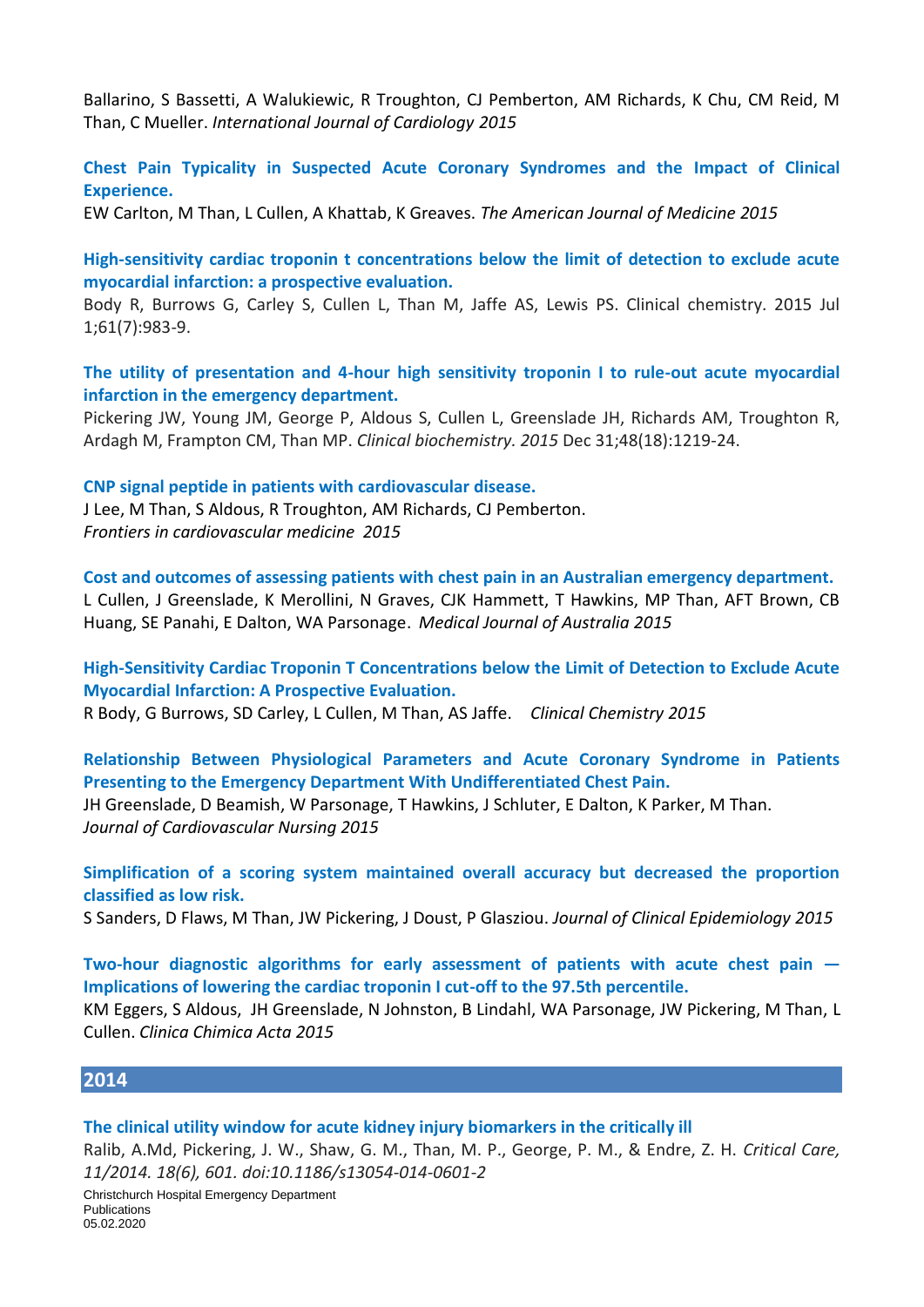### **[Geographic variation of clinically diagnosed mood and anxiety disorders in Christchurch after the](https://www.researchgate.net/publication/267572871_Geographic_variation_of_clinically_diagnosed_mood_and_anxiety_disorders_in_Christchurch_after_the_201011_earthquakes?ev=srch_pub&_sg=QpmB6iv9sAnDcuUO9kx8kX38pN47WkrZ2lnCZAc4vtEZODg3usfWwGhlz6GBcitQ_iQjK93Qda554bQM6fKpV9DnDxYutWoC0CPES0c1hli%2FD7Roe4BJCKrltbMiFGbAM_kNMKmpFvGaVEGvQ6VYFUR%2FwkpUWlxjYmMklmmCkwval8q2fTnxnF1ITNQ0ILw58l)  [2010/11 earthquakes](https://www.researchgate.net/publication/267572871_Geographic_variation_of_clinically_diagnosed_mood_and_anxiety_disorders_in_Christchurch_after_the_201011_earthquakes?ev=srch_pub&_sg=QpmB6iv9sAnDcuUO9kx8kX38pN47WkrZ2lnCZAc4vtEZODg3usfWwGhlz6GBcitQ_iQjK93Qda554bQM6fKpV9DnDxYutWoC0CPES0c1hli%2FD7Roe4BJCKrltbMiFGbAM_kNMKmpFvGaVEGvQ6VYFUR%2FwkpUWlxjYmMklmmCkwval8q2fTnxnF1ITNQ0ILw58l)**

[Hogg](https://www.researchgate.net/researcher/2049175136_Daniel_Hogg) D, [Kingham](https://www.researchgate.net/researcher/14558775_Simon_Kingham) S, [Wilson](https://www.researchgate.net/researcher/2049156825_Thomas_M_Wilson) T, [Griffin](https://www.researchgate.net/researcher/2004158503_Edward_Griffin) E, [Ardagh](https://www.researchgate.net/researcher/48107809_Michael_Ardagh) M. *Health & Place 11/2014*

### **[Comparison of new point-of-care troponin assay with high sensitivity troponin in diagnosing](https://www.researchgate.net/publication/267159765_Comparison_of_new_point-of-care_troponin_assay_with_high_sensitivity_troponin_in_diagnosing_myocardial_infarction?ev=prf_pub)  [myocardial infarction](https://www.researchgate.net/publication/267159765_Comparison_of_new_point-of-care_troponin_assay_with_high_sensitivity_troponin_in_diagnosing_myocardial_infarction?ev=prf_pub)**

[Aldous](https://www.researchgate.net/researcher/56913768_Sally_Aldous) S, [Richards](https://www.researchgate.net/researcher/39397100_A_Mark_Richards) AM, [George](https://www.researchgate.net/researcher/2045608953_Peter_M_George) P, [Cullen](https://www.researchgate.net/researcher/36484553_Louise_Cullen) L, [Parsonage](https://www.researchgate.net/researcher/15045812_William_A_Parsonage) W, [Flaws](https://www.researchgate.net/researcher/54277598_Dylan_Flaws) D, [Florkowski](https://www.researchgate.net/researcher/2034168173_Christopher_M_Florkowski) C, [Troughton](https://www.researchgate.net/researcher/14026544_Richard_W_Troughton) R, [O'Sullivan](https://www.researchgate.net/researcher/2056551832_Jack_W_OSullivan) J, [Reid](https://www.researchgate.net/researcher/19069077_Christopher_M_Reid) C, [Bannister](https://www.researchgate.net/researcher/2042403677_Laura_Bannister) L, Martin Than. *International Journal of Cardiology. 11/2014; 177(1):182–186.*

**[Admission glycaemia and its association with acute coronary syndrome in Emergency Department](https://www.researchgate.net/publication/267743983_Admission_glycaemia_and_its_association_with_acute_coronary_syndrome_in_Emergency_Department_patients_with_chest_pain?ev=prf_pub)  [patients with chest pain.](https://www.researchgate.net/publication/267743983_Admission_glycaemia_and_its_association_with_acute_coronary_syndrome_in_Emergency_Department_patients_with_chest_pain?ev=prf_pub)**

Gardner L, [Nguyen-Pham](https://www.researchgate.net/researcher/2057395938_Sallyanne_Nguyen-Pham) S, [Greenslade](https://www.researchgate.net/researcher/46224709_Jaimi_H_Greenslade) J, [Parsonage](https://www.researchgate.net/researcher/15045812_William_Parsonage) W, [D'Emden](https://www.researchgate.net/researcher/2057423248_Michael_DEmden) M, Than M, [Aldous](https://www.researchgate.net/researcher/56913768_Sally_Aldous) S, [Brown](https://www.researchgate.net/researcher/15476175_Anthony_Brown) A, [Cullen](https://www.researchgate.net/researcher/36484553_Louise_Cullen) L. *Emergency medicine journal : EMJ. 10/2014;*

### **[Systematic Review and Meta-analysis of Pregnant Patients Investigated for Suspected Pulmonary](https://www.researchgate.net/publication/266378763_Systematic_Review_and_Meta-analysis_of_Pregnant_Patients_Investigated_for_Suspected_Pulmonary_Embolism_in_the_Emergency_Department?ev=prf_pub)  [Embolism in the Emergency Department](https://www.researchgate.net/publication/266378763_Systematic_Review_and_Meta-analysis_of_Pregnant_Patients_Investigated_for_Suspected_Pulmonary_Embolism_in_the_Emergency_Department?ev=prf_pub)**

[Kline](https://www.researchgate.net/researcher/15904504_Jeffrey_A_Kline) J, [Richardson](https://www.researchgate.net/researcher/2055210718_Danielle_M_Richardson) D, Than M, [Penaloza](https://www.researchgate.net/researcher/80802762_Andrea_Penaloza) A, [Roy](https://www.researchgate.net/researcher/38869031_Pierre-Marie_Roy) PM. *Academic Emergency Medicine 09/2014; 21(9).*

#### **[IFCC Educational Materials on Selected Analytical and Clinical Applications of High Sensitivity](https://www.researchgate.net/publication/265513456_IFCC_Educational_Materials_on_Selected_Analytical_and_Clinical_Applications_of_High_Sensitivity_Cardiac_Troponin_Assays?ev=prf_pub)  [Cardiac Troponin Assays](https://www.researchgate.net/publication/265513456_IFCC_Educational_Materials_on_Selected_Analytical_and_Clinical_Applications_of_High_Sensitivity_Cardiac_Troponin_Assays?ev=prf_pub)**

[Apple](https://www.researchgate.net/researcher/38924079_Fred_S_Apple) F, [Jaffe](https://www.researchgate.net/researcher/38304844_Allan_S_Jaffe) A, [Collinson](https://www.researchgate.net/researcher/14329380_Paul_Collinson) P, [Mockel](https://www.researchgate.net/researcher/2044698376_Martin_Mockel) M, [Ordonez-Llanos](https://www.researchgate.net/researcher/34491784_Jordi_Ordonez-Llanos) J, [Lindahl](https://www.researchgate.net/researcher/38892661_Bertil_Lindahl) B, [Hollander](https://www.researchgate.net/researcher/38244765_Judd_Hollander) J, [Plebani](https://www.researchgate.net/researcher/38303627_Mario_Plebani) M, Than M, [Chan](https://www.researchgate.net/researcher/2054056668_MHM_Chan) M. *Clinical Biochemistry 09/2014*

**[The impact of alcohol-related presentations on a New Zealand hospital emergency department](https://www.researchgate.net/publication/265126064_The_impact_of_alcohol-related_presentations_on_a_New_Zealand_hospital_emergency_department?ev=prf_pub)** [Stewart](https://www.researchgate.net/researcher/2053281923_Rebecca_Stewart) R, [Das](https://www.researchgate.net/researcher/2053262835_Manidipa_Das) M, [Ardagh](https://www.researchgate.net/researcher/48107809_Michael_Ardagh) M, [Deely](https://www.researchgate.net/researcher/74438858_Joanne_M_Deely) J, [Dodd](https://www.researchgate.net/researcher/2053254987_Stuart_Dodd) S, [Bartholomew](https://www.researchgate.net/researcher/2053252441_Nadia_Bartholomew) N, [Pearson](https://www.researchgate.net/researcher/2053248861_Scott_Pearson) S, [Spearing](https://www.researchgate.net/researcher/2053279218_Ruth_Spearing) R, [Williams](https://www.researchgate.net/researcher/2053260135_Tracey_Williams) T, Than M. *The New Zealand medical journal 08/2014;*

### **[Patterns and sources of alcohol consumption preceding alcohol-affected attendances to a New](https://www.researchgate.net/publication/265126065_Patterns_and_sources_of_alcohol_consumption_preceding_alcohol-affected_attendances_to_a_New_Zealand_hospital_emergency_department?ev=prf_pub)  [Zealand hospital emergency department](https://www.researchgate.net/publication/265126065_Patterns_and_sources_of_alcohol_consumption_preceding_alcohol-affected_attendances_to_a_New_Zealand_hospital_emergency_department?ev=prf_pub)**

[Das](https://www.researchgate.net/researcher/2053262835_Manidipa_Das) M, [Stewart](https://www.researchgate.net/researcher/2053281923_Rebecca_Stewart) R, [Ardagh](https://www.researchgate.net/researcher/48107809_Michael_Ardagh) M, [Deely](https://www.researchgate.net/researcher/74438858_Joanne_M_Deely) J, [Dodd](https://www.researchgate.net/researcher/2053254987_Stuart_Dodd) S, [Bartholomew](https://www.researchgate.net/researcher/2053252441_Nadia_V_Bartholomew) N, [Pearson](https://www.researchgate.net/researcher/2053248861_Scott_Pearson) S, [Spearing](https://www.researchgate.net/researcher/2053279218_Ruth_Spearing) R, [Williams](https://www.researchgate.net/researcher/2053260135_Tracey_Williams) T, Than M. *The New Zealand medical journal 08/2014;*

**[Regulating new psychoactive drugs: innovation leading to compromise.](https://www.researchgate.net/publication/264795970_Regulating_new_psychoactive_drugs_innovation_leading_to_compromise?ev=prf_pub)** [Schep](https://www.researchgate.net/researcher/38267952_Leo_J_Schep) L, Gee P, [Tingle](https://www.researchgate.net/researcher/39213023_Malcolm_Tingle) M, [Galea](https://www.researchgate.net/researcher/32681431_Susanna_Galea) S, [Newcombe](https://www.researchgate.net/researcher/2009104795_David_Newcombe) D. *BMJ Clinical Research 08/2014*

**[Undetectable hs-cTnT in the Emergency Department and Risk of Myocardial Infarction](https://www.researchgate.net/publication/264498610_Undetectable_hs-cTnT_in_the_Emergency_Department_and_Risk_of_Myocardial_Infarction?ev=prf_pub)** [Cullen](https://www.researchgate.net/researcher/36484553_Louise_Cullen) L, Than M, [Peacock](https://www.researchgate.net/researcher/39109652_W_Frank_Peacock) WF. *Journal of the American College of Cardiology 08/2014; 64(6):632– 633*

### **[ANNALS EXPRESS: Comparison of BD Vacutainer\(R\) Rapid Serum Tube and plasma for haemolysis](https://www.researchgate.net/publication/261516682_ANNALS_EXPRESS_Comparison_of_BD_Vacutainer%28R%29_Rapid_Serum_Tube_and_plasma_for_haemolysis_markers_in_the_Emergency_Department?ev=prf_pub)  [markers in the Emergency Department.](https://www.researchgate.net/publication/261516682_ANNALS_EXPRESS_Comparison_of_BD_Vacutainer%28R%29_Rapid_Serum_Tube_and_plasma_for_haemolysis_markers_in_the_Emergency_Department?ev=prf_pub)**

[Ryan](https://www.researchgate.net/researcher/2046732699_Joshua_Ryan) J, [Southby](https://www.researchgate.net/researcher/2046729265_Sandi_J_Southby) S, [L Stuart](https://www.researchgate.net/researcher/2046740491_Lesney_A_Stuart) L, Than M , [Mackay](https://www.researchgate.net/researcher/39443546_Richard_Mackay) R, [Florkowski](https://www.researchgate.net/researcher/38718566_Christopher_M_Florkowski) C, [George](https://www.researchgate.net/researcher/2045608953_Peter_M_George) P. *Annals of Clinical Biochemistry 04/2014*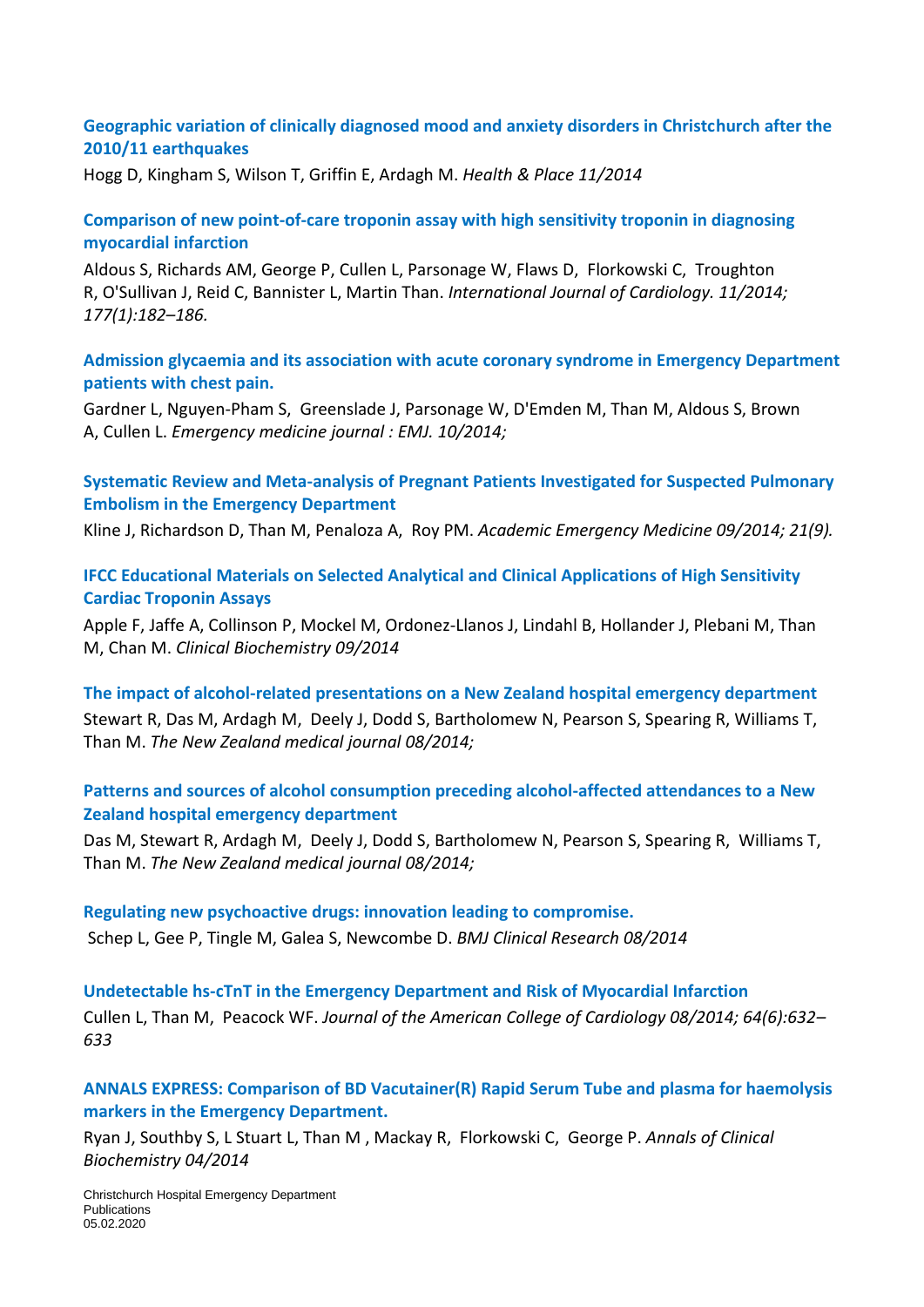**Development and validation of the Emergency Department Assessment of Chest pain Score and 2 h accelerated diagnostic protocol.** 

Than M, Flaws D, Sanders S, Doust J, Glasziou P et al. *Emergency Medicine Australasia, Feb 2014*

**Keratin gel improves poor scarring following median sternotomy.**  Jina NH, Marsh C, Than M, Singh H, Cassidy S. *ANZ Journal of Surgery, Feb 2014*

**[Validation of an accelerated high-sensitivity troponin T assay protocol in an Australian cohort](https://www.researchgate.net/publication/260216382_Validation_of_an_accelerated_high-sensitivity_troponin_T_assay_protocol_in_an_Australian_cohort_with_chest_pain?ev=prf_pub)  [with chest pain.](https://www.researchgate.net/publication/260216382_Validation_of_an_accelerated_high-sensitivity_troponin_T_assay_protocol_in_an_Australian_cohort_with_chest_pain?ev=prf_pub)**

[Parsonage](https://www.researchgate.net/researcher/15045812_William_A_Parsonage) W, [Greenslade](https://www.researchgate.net/researcher/46224709_Jaimi_H_Greenslade) J, [Hammett](https://www.researchgate.net/researcher/75774539_Christopher_J_Hammett) C, [Lamanna](https://www.researchgate.net/researcher/75767404_Arvin_Lamanna) A, [Tate](https://www.researchgate.net/researcher/14939618_Jillian_R_Tate) J, [Ungerer](https://www.researchgate.net/researcher/39699152_Jacobus_P_Ungerer) J, [Chu](https://www.researchgate.net/researcher/11379099_Kevin_Chu) L, Than M, [Brown](https://www.researchgate.net/researcher/11379098_Anthony_F_T_Brown) A, [Cullen](https://www.researchgate.net/researcher/36484553_Louise_Cullen) L. *The Medical journal of Australia 02/2014*

**[Do point-of-care troponins offer any advantage to the emergency department?](https://www.researchgate.net/publication/259882323_Do_point-of-care_troponins_offer_any_advantage_to_the_emergency_department?ev=prf_pub)**

Than M. *Pathology 02/2014*

**Getting through together: an emergency physician's perspective on the February 2011 Christchurch earthquake.** 

Gee P. *Ann Emerg Med. 2014 Jan; 63(1):81-3.*

**The 2010/2011 Canterbury earthquakes: context and cause of injury.**

Johnston D, Standring S, Ronan K, Lindell M, Wilson T, Cousins J, Aldridge E, Ardagh MW, Deely JM, Jensen S, Kirsch T, Bissell R. *Natural Hazards* (2014) 73:627-637

**Emergency and stroke physician combined consensus statement on thrombolysis for acute stroke.** 

Ranta A, Bonning J, Fink J, Fleischer D, Gommans J, Jones P, Barber PA, Ardagh M. *NZ Med J*. 2014 Apr 11;127(1392):116-8.(Letter).

**Winners and losers during the 2011 Rugby World Cup.**  Ardagh M. *NZMJ 128 (1419). 11-13.*

**A comprehensive approach to improving patient flow in our hospitals – the 'left to right, over and under' concept.** Ardagh M. *NZMJ 128 (1420), 55-64*

**What have five years of the shorter stays in the emergency department health target done to us.**  Ardagh M. Drew L. *NZMJ* 128 (1421),

**Perspectives on the evolution of time-based targets and their impact on emergency medicine training.** 

Le Fevre J, Ardagh M, Mountain D, Parke T, Geelhold G. *Emergency Medicine Australasia. 27 (4), 351-354*

#### 2013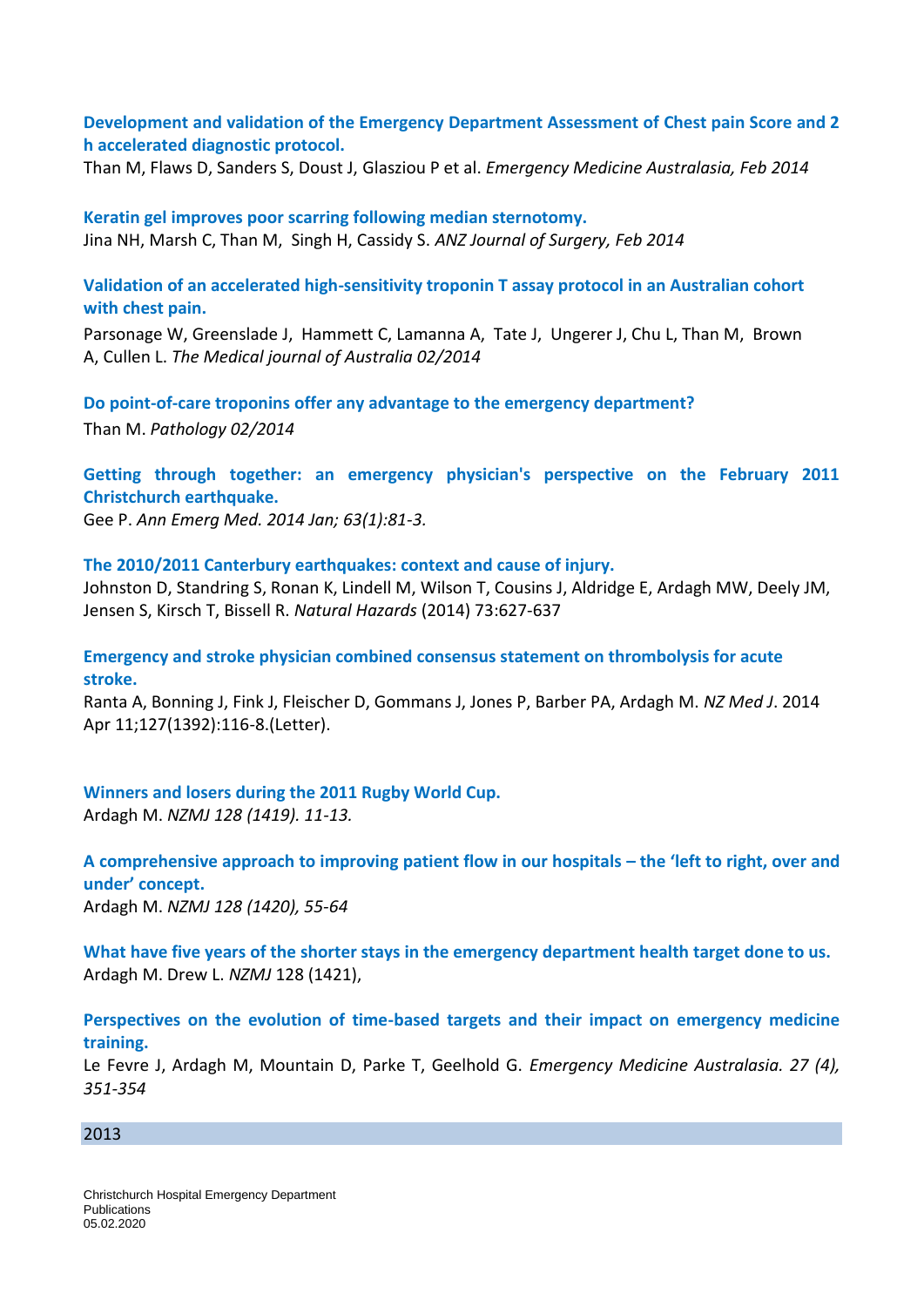### **Innovations and lessons learned from the Canterbury Earthquakes: Emergency department staff narratives**

Richardson S, Ardagh M. *Disaster Prevention and Management 01/2013 (DPM-09-2013-0167)*

#### **A moment in time: Emergency nurses and the Canterbury earthquake.**

Richardson S, Ardagh M, Grainger P, Robinson V. (2013). *International Nursing Review 60(2) 188- 195.*

**Emergency Department patient presentations – how accurately do we record ethnicity data?** Richardson S, Ardagh M, Than M. (2013). *Emergency Nurse New Zealand, Winter 2013 10-15.*

#### **A 2-Hour Diagnostic Protocol for Possible Cardiac Chest Pain in the Emergency Department. A Randomized Clinical Trial.**

Than M, Aldous S, Lord SJ, Goodacre S, Frampton C, Troughton R, George P, Florkowski M, Ardagh M, Smyth D, Jardine D, Peacock W, Young J, Hamilton G, Deely J, Cullen L, Richards M. *JAMA Intern Med. doi:10.1001/jamainternmed.2013.11362 Published online October 7, 2013.*

**The proof of the pudding is in the eating - health system preparedness for the February 2011 Canterbury Earthquake.** 

*Ardagh M. NZMJ 15 March 2013, Vol 126 No 1371; ISSN 1175 8716 URL: http://journal.nzma.org.nz/journal/126-1371/5578/*

**Comparison of high sensitivity troponin T and I assays in the diagnosis of non-ST elevation acute myocardial infarction in emergency patients with chest pain.**  Cullen L, Aldous S, Than M, Greenslade JH, Tate JR et al. *Clinical biochemistry, 2013*

**Diagnostic accuracy and risk stratification using an accelerated protocol of high sensitivity cardiac troponin T assay in an Australian cohort of patients presenting with acute chest pain.**  Parsonage WA, Greenslade JH, Hammett CJ, Lamanna A, Tate JR, Than MP. *MJA 200 (3), 161-165*

#### **Troponin testing: End of an era?**

Peacock WF, Cullen L, Mueller C, Than M. *Clinical Biochemistry, 2013, Vol 46, Issue 16, Pages 1627- 1628*

**The new Vancouver Chest Pain Rule using troponin as the only biomarker: An external validation study.** 

Cullen L, Greenslade JH, Than M, Lamanna A et al. *The American Journal of Emergency Medicine, 2013* 

**Treatment of ulcerated necrobiosis lipoidica with ovine forestomach matrix.** 

Simcock JW, Than M, Ward BR, May BCH. *Journal of Wound Care, 2013, Vol. 22, Issue 7, Pages 383- 384*

### **The HEART score for the assessment of patients with chest pain in the Emergency Department A Multinational Validation Study.**

Six AJ, Cullen L, Backus B, Than M. *Crit Pathways in Cardiol. Sept 2013;12: 121–126*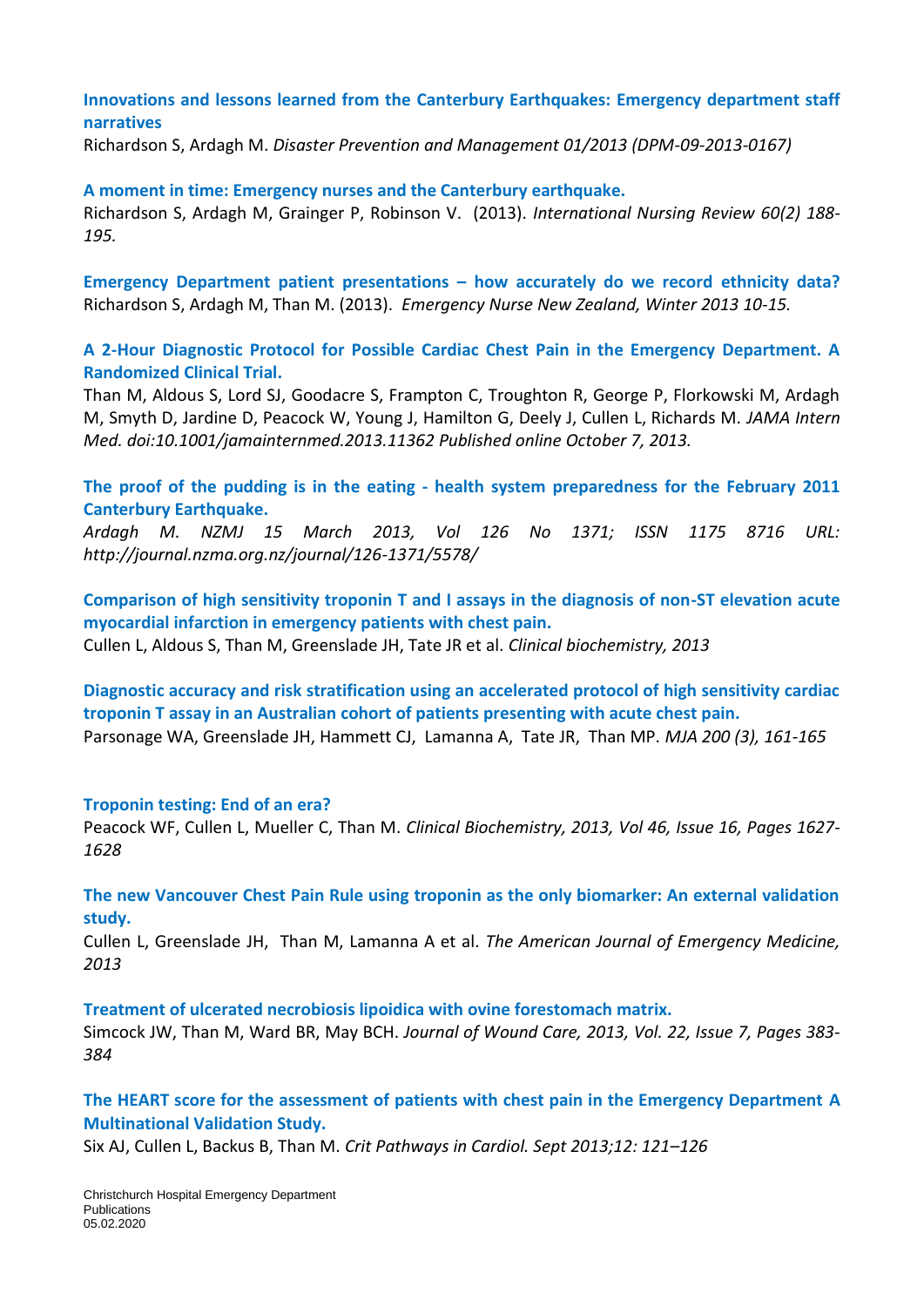**A comparison of concussive symptoms reported by parents for preschool versus school age children.**

McKinley A, Ligteringen V, Than M. *Journal of Head Trauma Rehabilitation DOI: 10.1097/HTR.0b013e3182a2dd7f*

**Validation of the Vancouver Chest Pain Rule using troponin as the only biomarker: a prospective cohort study.**

Greenslade JH, Cullen L, Than M, et al., *The American journal of emergency medicine 05/2013; DOI:10.1016/j.ajem.2013.04.016*

**Do Functional Keratin Dressings Accelerate Epithelialization in Human Partial Thickness Wounds? A Randomize Controlled Trial on Skin Graft Donor Sites** 

Davidson A, Jina NH, Marsh C, Than M, and Simcock JW. *Eplasty 2013 Vol. 13*

**Fluid-volume assessment in the investigation and management of acute heart failure**  Tuy T, Than M. *Current Emergency and Hospital Medicine Reports June 2013, Volume 1, Issue 2, pp 126-132*

**Comparison of Three Risk Stratification Rules for Predicting Patients With Acute Coronary Syndrome Presenting to an Australian Emergency Department** 

Cullen L, Greenslade J, Than M, Parsonage W et al. *Heart Lung and Circulation May 2013 http://dx.doi.org/10.1016/j.hlc.2013.03.074*

**Delta troponin for the diagnosis of AMI in emergency patients with chest pain.** 

Cullen L, Parsonage W, Greenslade J, Than M et al. *International Journal of Cardiology April 2013 http://dx.doi.org/10.1016/j.ijcard.2013.03.044*

**Examining renal Impairment as a Risk Factor for Acute Coronary Syndrome: A Prospective Observational Study.** 

Greenslade JH, Cullen L, Kalinowski L, Than M et al. *Ann Emerg Med 2013 Vol. 60, Issue 6, Pages 777-785*

**Validation of high-sensitivity troponin I in a 2-h diagnostic strategy to assess 30-day outcomes in emergency-department patients with possible acute coronary syndrome**  Cullen L, Müller C, Parsonage W, Than M et al. *JACC 2013*

**Cardiac Risk Stratification Scoring Systems for Suspected Acute Coronary Syndromes in the Emergency Department**

Than M, Flaws D, Cullen L, Deely J. *Current Emergency and Hospital Medicine Reports Jan 2013 e-ISSN 2167-4884 DOI 10.1007/s40138-012-0004-0*

#### **Holding on or moving forward?**

Richardson S. *(2013) Kai Tiaki: Nursing New Zealand 19(3) 19.*

#### 2012

**Synthetic cannabinoid use in New Zealand: a recent rebound.**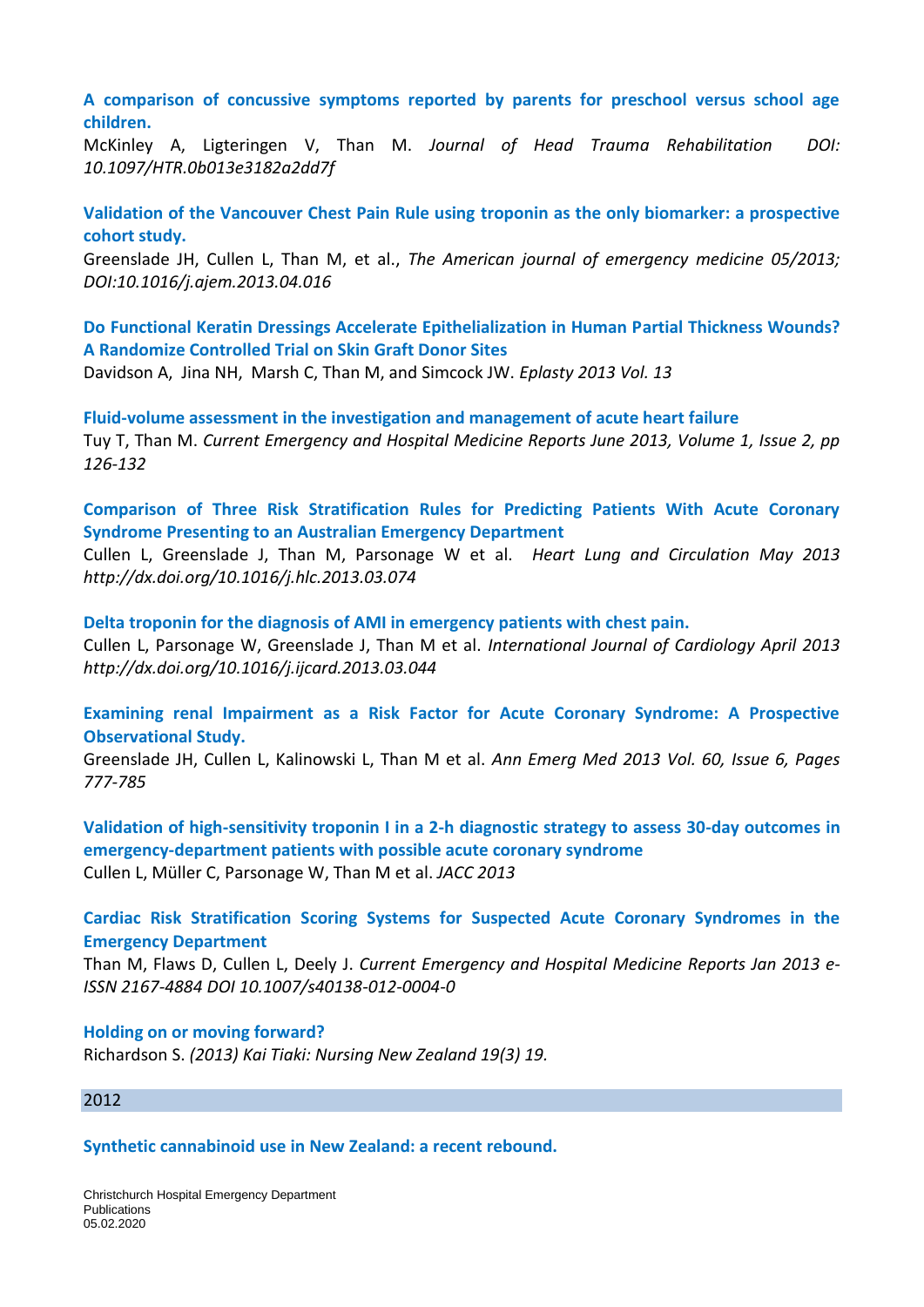Schep LJ, Slaughter RJ, Temple WA, Lambie BS, Gee P, Watts M, Gresham C. *NZ Med J. 2012 Oct 26; 125(1364):114-6. PubMed PMID: 23242407.*

**Use of recreational drug 1,3 Dimethylamylamine (DMAA) [corrected] associated with cerebral hemorrhage.** 

Gee P, Tallon C, Long N, Moore G, Boet R, Jackson S. *Ann Emerg Med. 2012 Oct;60(4):431-4. doi: 10.1016/j.annemergmed.2012.04.008.*

#### **Toxic cocktail: Methanol poisoning in a tourist to Indonesia.**

Gee P, Martin E. *Emerg Med Australia. 2012 Aug;24(4):451-3. doi: 10.1111/j.1742- 6723.2012.01552.x. PubMed PMID: 22862764.*

**The initial health-system response to the earthquake in Christchurch, New Zealand, in February, 2011.** 

Ardagh MW, Richardson SK, Robinson V, Than M, Gee P, Henderson S, Khodaverdi L, McKie J, Robertson G, Schroeder PP, Deely JM. *The Lancet 04/2012; 379(9831):2109-15*

**What is an acceptable risk of major adverse cardiac event in chest pain patients soon after discharge from the Emergency Department? A clinical survey** 

Than M, Herbert M, Flaws D, Cullen L, Hess E, Hollander J, Diercks D, Ardagh M, Kline J, Munro Z, and Jaffe A. *Int J Cardiol (2012),<http://dx.doi.org/10.1016/j.ijcard.2012.09.171>*

**Selective versus mandatory whole-body computed tomography scanning in the multiply injured patient [Letter to the editor].** 

Cowan I, Cresswell C, Liu H, Siew T, Ardagh M, & Than M. (2012). *Emergency Medicine Australasia, 24(1), 115-116. [doi: 10.1111/j.1742-6723.2011.01528.x](javascript:openWinURL()*

**2-Hour accelerated diagnostic protocol to assess patients with chest pain symptoms using contemporary troponins as the only biomarker: The ADAPT trial.** 

Than M, Cullen L, Aldous S, Parsonage W. A, Reid CM, Greenslade J, Ardagh M W, Troughton R, Richards AM. (2012). *Journal of the American College of Cardiology, 59(23), 2091-2098. [doi:](javascript:openWinURL()  [10.1016/j.jacc.2012.02.035](javascript:openWinURL()*

**Validation of the pulse rate over pressure evaluation index as a detector of early occult hemorrhage: A prospective observational study.** 

Campbell R, Ardagh MW, Than M. *Journal of Trauma and Acute Care Surgery: July 2012 - Volume 73 - Issue 1 - p 286–288 doi: 10.1097/TA.0b013e318253b52e*

**Comparison of early biomarker strategies with the Heart Foundation of Australia/Cardiac Society of Australia and New Zealand guidelines for risk stratification of ED patients with chest pain**  Cullen L, Parsonage W, Greenslade J, Lamanna A, Hammett C, Than M, Ungerer J, Chu K, O'Kane S, Brown A. *Emerg Med Aus. Volume 24, Issue 6, pages 595–603, December 2012*

**Keratin-based Wound Care Products for Treatment of Resistant Vascular Wounds.** Than M, Smith R, Hammond C, Kelly R, Marsh C, Maderal A, Kirsner R. *The Journal of Clinical and Aesthetic Dermatology, Dec 2012, Vol. 5, Issue 12, Page 31*

**Lemierre's Sydrome – diagnosis in the Emergency Department**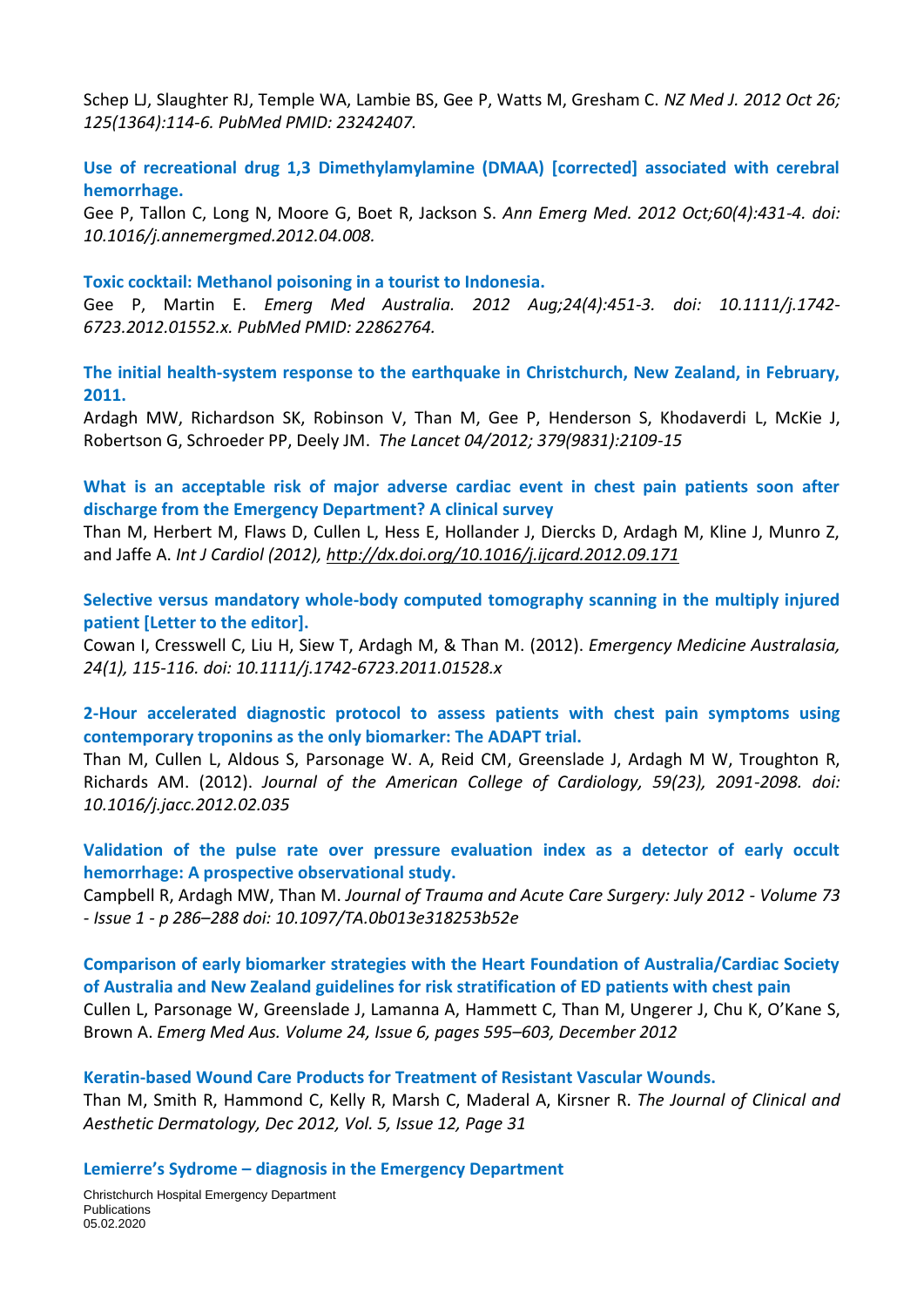Davies O, Than M. *Emerg Med Aus. Volume 24, Issue 6, pages 673–676, December 2012*

#### **The role of cardiac computed tomography in assessment of acute chest pain**

Parsonage W, Cullen L, Younger J, Than M. *Heart Lung and Circulation Nov 2012 Vol. 21, Issue 11, page 763*

### **A 2 hour TIMI score out-performs other risk stratification tools in patients presenting with possible acute coronary syndromes**

Aldous SJ, Richards M, Cullen L, Troughton R, Than M. *Am Heart J 2012; 164:516-23*

**Examining the signs and symptoms experienced by individuals with suspected Acute Coronary Syndrome in the Asia-Pacific region: A prospective observational study**

Greenslade J, Cullen L, Parsonage W, Reid C, Body R, Richards AM, Hawkins T, Lim SH, Than M. *Ann Emerg Med June 2012*

**The Challenges of Sensitive and Highly Sensitive Troponin Assay Use in the Emergency Department. Monograph in Laboratory and Clinical Issues Affecting the Measurement and Reporting of Cardiac Troponin: A Guide for Clinical Laboratories.**

Than M, Cullen L. *Australasian Association of Clinical Biochemists, Sydney 2012. ISSN No. 0817 4911. ISBN No. 978-0-646-56953-6. pp27-33*

**Validation of the ROPE Index (pulse Rate Over Pressure Evaluation) as a detector of early occult hemorrhage: A Prospective Observational Study**

Campbell R, Ardagh M, Than M. *Journal of Trauma and Acute Care Surgery 2012, 73 (1), 286-288*

**A New Improved Accelerated Diagnostic Protocol Safely Identifies Low‐risk Patients With Chest Pain in the Emergency Department.** 

Aldous, SJ; Richards, MA; Cullen, L; Troughton, R; Than, M. *Academic Emergency Medicine 2012 Vol 19, Iss 5, Pages 510-516*

**The reporting and interpretation of troponin results – laboratory and clinical aspects. Monograph in Laboratory and Clinical Issues Affecting the Measurement and Reporting of Cardiac Troponin: A Guide for Clinical Laboratories.** 

Jaffe A, Cullen L, White H, Than MP. *Australasian Association of Clinical Biochemists, Sydney 2012. ISSN No. 0817 4911. ISBN No. 978-0-646-56953-6. pp93-97*

**High-sensitivity troponin T for early rule-out of myocardial infarction in recent onset chest pain' Letter: Authors response to letter about'.** 

Aldous S, Pemberton C, Richards AM, Troughton R, Than M*. Emerg Med J 2012;29:7 601-602*

**The performance of high sensitivity troponin for the diagnosis of acute myocardial infarction is underestimated** 

Aldous S, Florkowski C, Crozier I, Than M. *Clinical Chemistry and Laboratory Medicine 2012;50(4):727-729*

**Derivation and validation of a multivariate model to predict mortality from pulmonary embolism with cancer: the POMPE-C tool.**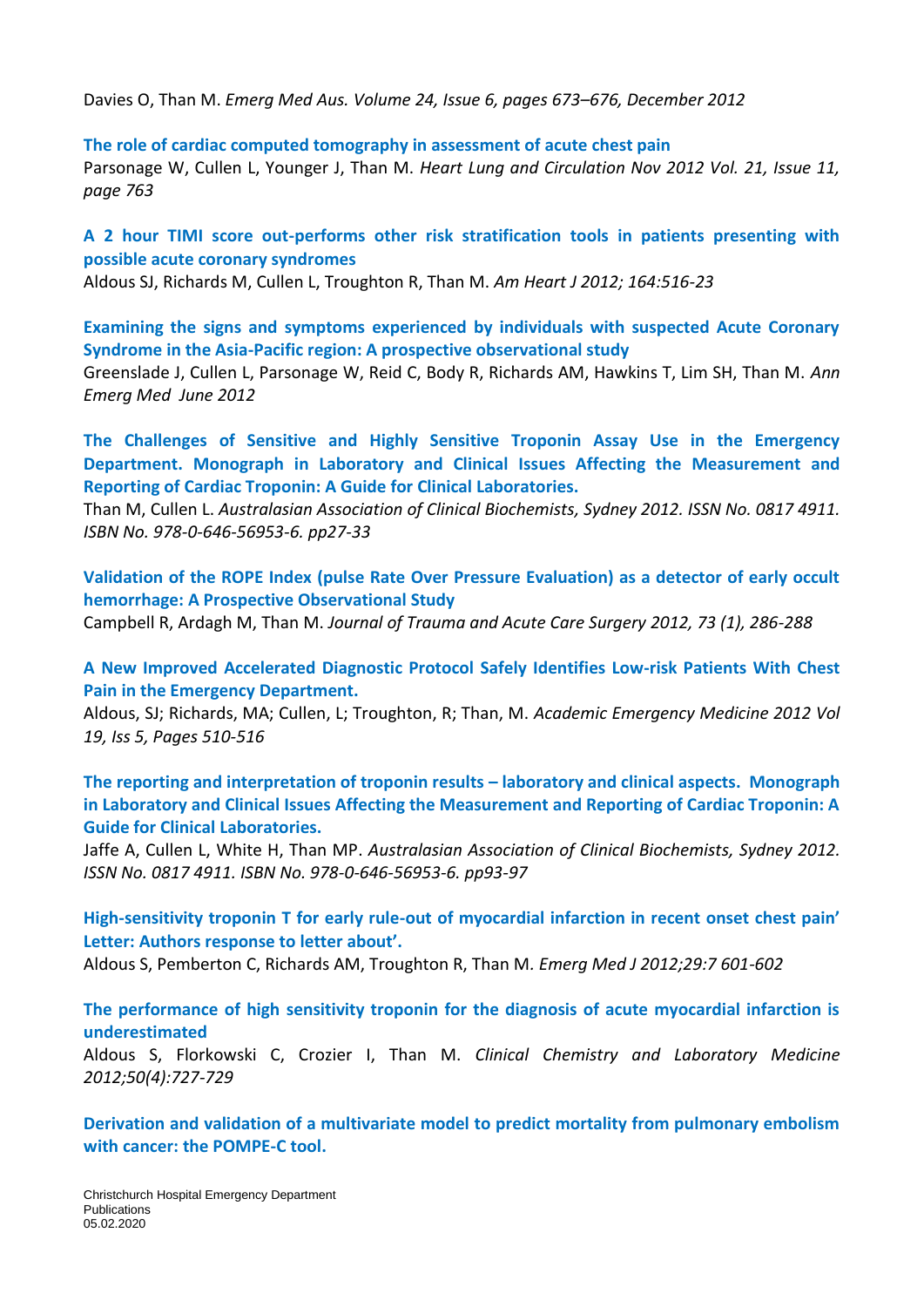Kline J, Rpy PM, Than M, Hernandez J, Courtney DM, Jones A, Penazola A, Pollack C. *Thromb Res April 2012 DOI: 10.1016/j.thromres.2012.03.015*

**ST2 has diagnostic and prognostic utility for All-Cause mortality and Heart Failure in patients presenting to the Emergency Department with chest pain.** 

Aldous S, Richards AM, Troughton R, Cullen L, Pemberton C, Than MP. *Journal of Cardiac Failure. Feb 2012 Vol 18, Issue 4, 304-310*

**Use of a keratin-based hydrogel in the management of recessive dystrophic epidermolysis bullosa.**

Than MP, Smith RA, Cassidy S, Kelly R, Marsh C, Maderal A, Kirsner RS*. J Dermatolog Treat. 2012 Jan 21.*

**Diagnostic and prognostic utility of early measurement with high-sensitivity troponin T assay in patients presenting with chest pain.** 

Aldous SJ, Richards M, Cullen L, Troughton R, Than M. *CMAJ. 2012 Jan 30*

**Summary of NIH Medical-Surgical Emergency Research Roundtable Held on April 30 to May 1, 2009**

Kaji A, Lewis R, Beavers-May T, Than M et al. *Annals of Emergency Medicine, Volume 56, Pages 522-537, November 2010*

**From the laboratory to the leg: Patients' and nurses' perceptions of product application using three different dressing formats** 

Hammond CE, Than M & Walker JW. *Wound practice and research, Nov 2010, Vol. 18 Issue 4.*

**Future Developments in Chest Pain Diagnosis and Management**  Brown A, Cullen L, Than M. *Medical Clinics of North America 2010, Vol 94, Issue 2, Pages 375-400*

**Troponin measurement and the new assays: how low can we go?**  Aroney C, Hickman P, Schneider H, Tate J, Than M. *MJA 2010; 192 (5): 245-246*

**Comprehensive standardized data definitions for acute coronary syndrome research in emergency departments in Australasia.** 

Cullen, L., Than, M., & Brown, A.F. et al. (2010). *Emergency Medicine Australasia, 22, 35-55*.

**Accuracy of Very Low Pre-test Probability Estimates for Pulmonary Embolism Using the Method of Attribute Matching Compared with the Wells' Score.** 

Kline J, Courtney D, Than M, Hogg K, Miller C, Johnson C, Smithline H. *Acad Emerg Med 2010; 17:133–141* 

#### 2011

**Shifting Gas Artefact Sign: Early sonographic detection of pneumoperitoneum.**  Gee P. *Emerg Med Australas. 2011 Oct;23(5):647-50. doi: 10.1111/j.1742-6723.2011.01452.x. PubMed PMID: 21995482.*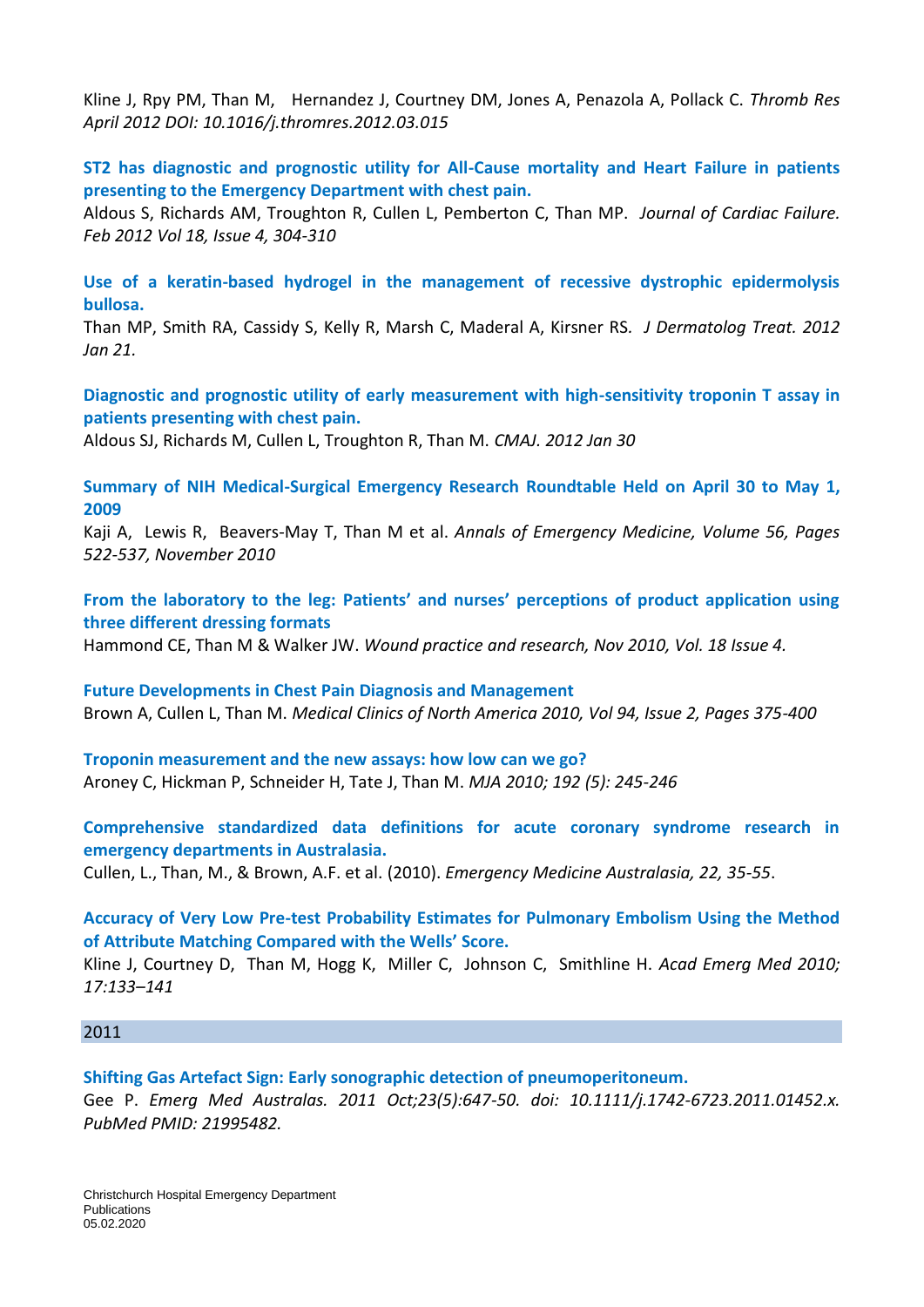**The clinical toxicology of the designer "party pills" benzylpiperazine and trifluoromethylphenylpiperazine.** 

Schep LJ, Slaughter RJ, Vale JA, Beasley DM, Gee P. *Clin Toxicol (Phila). 2011 Mar;49(3):131-41. Review. PubMed PMID: 21495881.*

**Utility rather than futility in emergency medicine.**  Ardagh M. *Emergency Medicine Australasia (2011) 25, 530–531*

**Improving acute patient flow and resolving emergency department overcrowding in New Zealand hospitals – the major challenges and the promising initiatives**

Ardagh MW., Tonkin G., Possenniskie C. *NZMJ 14 October 2011, Vol 124 No 1344; ISSN 1175 8716 <http://journal.nzma.org.nz/journal/124-1344/4904/>*

**Project RED – a successful methodology for improving emergency department performance.**  Ardagh MW., Pitchford AM., Esson A., Manson H., Dolan B. *NZMJ 14 October 2011, Vol 124 No 1344; ISSN 1175 8716<http://journal.nzma.org.nz/journal/124-1344/4905/>*

**A 2-h diagnostic protocol to assess patients with chest pain symptoms in the Asia-Pacific region (ASPECT): a prospective observational validation study.** 

Than M, Cullen L, Reid C, Lim SH, Aldous S, Ardagh M, Peacock WF, Parsonage W, Ho HF, Ko HF, Kasliwal R, Bansal M, Soerianata S, Hu D, Ding R, Hua Q, Seok-Min K, Sritara P, Sae-Lee R, Chiu TF, Tsai KC, Chu FY, Chen WK, Chang WH, Flaws D, George P, Richards AM, 2011: *The Lancet; Online 23 March 2011*

**Frequent attenders at emergency departments: research regarding the utility of management plans fails to take into account the natural attrition of attendance.** 

Peddie S. Richardson S. Salt L. Ardagh M. *New Zealand Medical Journal. 25 March 2011, Vol 124 No 1331*

**Designing clinical trials to bring wound products to market.**

Vivas AC, Maderal AD, Than MP, Kirsner RS. *Int Wound J. 2011 Dec 14. doi: 10.1111/j.1742- 481X.2011.00907.x*

**High-sensitivity cardiac troponin assays – is change important?** Aldous S, Richards AM, Cullen L, Than M. *Clin. Chem., Nov 2011; doi:10.1373/clinchem.2011.176305*

### **Heart fatty acid binding protein and myoglobin do not improve early rule out of acute myocardial infarction when highly sensitive troponin assays are used.**

Aldous S, Pemberton C, Troughton R, Than M, Mark Richards A. *Resuscitation. 2012 Feb;83(2):e27- 8. Epub 2011 Nov 2*

#### **Analytical characteristics of high-sensitivity cardiac troponin assays.**

Apple FS, Collinson PO. IFCC Task Force on Clinical Applications of Cardiac Biomarkers. *Clin Chem. 2012 Jan;58(1):54-61. Epub 2011 Sep 30*

**Early Dynamic Change in High-Sensitivity Cardiac Troponin T in the Investigation of Acute Myocardial Infarction**

Aldous S, Richards AM, Cullen L, Than M. *Clin. Chem., Aug 2011; 57: 1154 - 1160.*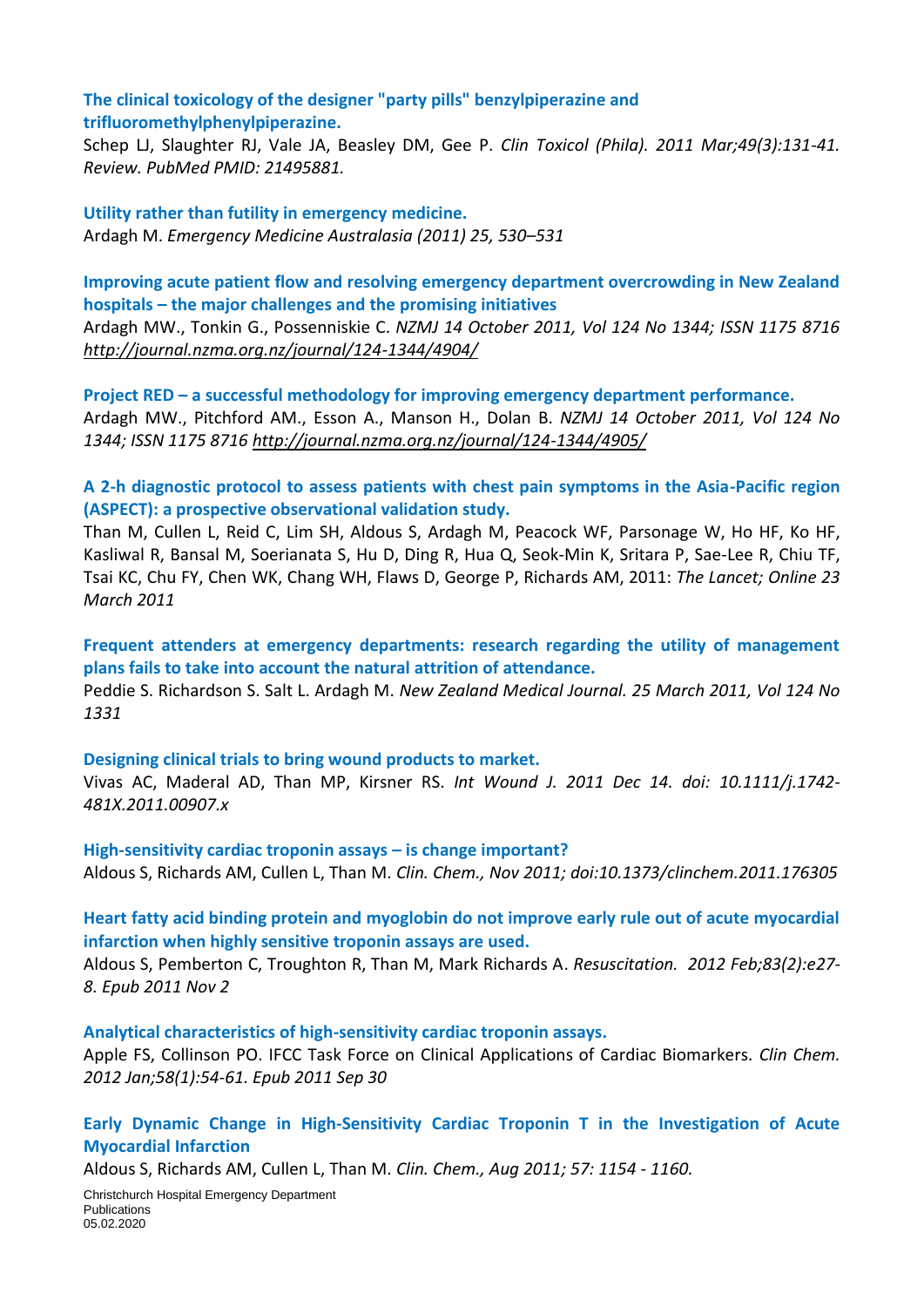#### **Rapid diagnostic protocol for patients with chest pain**

Than M, Cullen L, Reid CM, Lim SH, Aldous S, Ardagh MW, Richards AM. *Lancet July 30th 2011; 378: 398-399.*

**Are laboratory investigations useful for the Emergency Department evaluation of possible Osteomyelitis? A literature review** 

Harris J, Caesar D, Davison C, Phibbs R, Than M.. *Emergency Medicine Australasia Australasia, [Volume 23, Issue 3, p](http://onlinelibrary.wiley.com/doi/10.1111/emm.2011.23.issue-3/issuetoc)ages 317–330, June 2011*

**Comparison of high sensitivity and contemporary troponin assays for the early detection of acute myocardial infarction in the Emergency Department.** 

Aldous SJ, Florkowski CM, Crozier IG, Elliott J, George P, Lainchbury JG, Mackay RJ, Than M. *Ann Clin Biochem. 2011 May; 48(Pt 3):241-8. Epub 2011 Mar 25.*

**Can high sensitivity troponin accelerate current diagnostic protocols for the diagnosis of acute myocardial infarction** 

Aldous S, Richards AM, Than M. *Heart, Lung and Circulation, Volume 20, Issue 6, Pages 376, June 2011*

**High sensitivity troponin outperforms contemporary assays in predicting major adverse cardiac events up to two years in patients with chest pain.** 

Aldous SJ, Florkowski CM, Crozier IG, George P, Mackay R, Than M. *Ann Clin Biochem.2011 May;48 (Pt3):249-55. Epub 2011 Mar 25.*

**Synthetic cannabinoid analogues--not repeating past mistakes.**  Schep LJ, Slaughter RJ, Temple WA, Nair SM, Gee PA. *NZ Med J. 2011 Apr 15;124(1332):85-6. PubMed PMID: 21747429.*

**Earthquake disaster response in Christchurch, New Zealand.** 

Dolan B, Esson A, Grainger P, Richardson S, Ardagh M. (2011). *Journal of Emergency Nursing 37(5) 506-509.*

**Courage, compassion and cohesion at the coal face: an emergency department nurse researcher/educator reflects on being at the sharp end of the response to the Christchurch earthquake.** 

Richardson S. (2011). Kai Tiaki: Nursing New Zealand 17(2) 8.

#### 2010

**Another bitter pill: a case of toxicity from DMAA party pills.**  Gee P, Jackson S, Easton J. *N Z Med J. 2010 Dec 17;123(1327):124-7.*

**Multiorgan failure from 1-Benzylpiperazine ingestion –Legal high or lethal high?**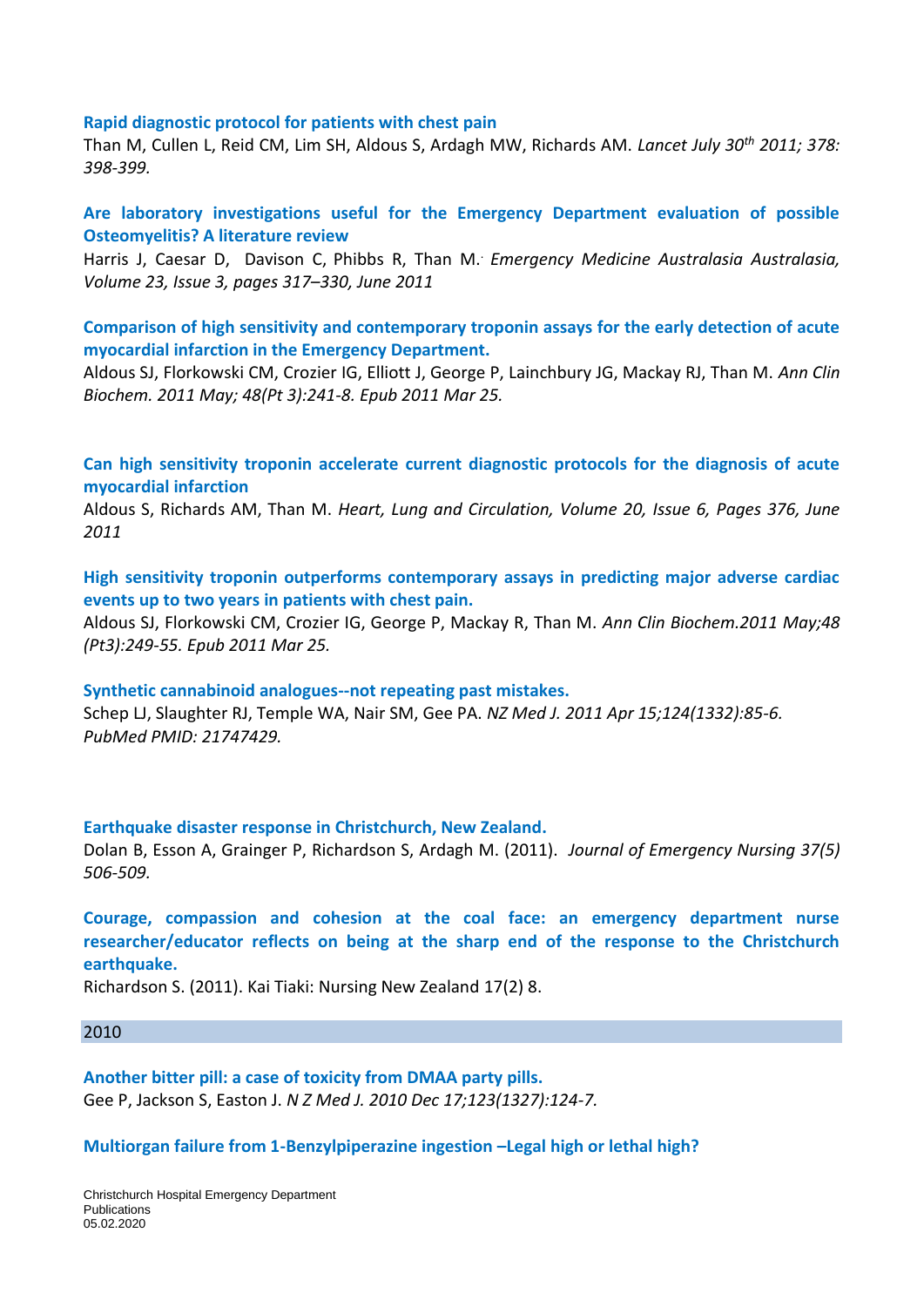Gee P, Jerram T, Bowie D. Clinical Toxicology (2010) *Early Online, 1–4 ISSN: 1556-3650 print / 1556- 9519 online DOI: 10.3109/15563651003592948*

**How to achieve New Zealand's shorter stays in emergency departments health targets.**  Ardagh M. *New Zealand Medical Journal. 11 June 2010, Vol 123 No 1316*

**Documentation: Priority in practice.**  Richardson S, & Grainger P. (2010). *Emergency Nurse New Zealand. Summer 2011 8-14*

**Frequent Attenders at Christchurch Hospital Emergency Department: Beware attributing changing patterns to interventions.** 

Peddie S, Richardson S, Salt L, Ardagh M. (2010). *New Zealand Medical Journal 124(1331) 61-6.*

**ED overcrowding and the 'inappropriate attender' – whose definition?**  Richardson S. (2010). *Australasian Emergency Nursing Journal 13(4) 143.*

#### 2009

**Communicating diagnostic uncertainties to patients: The problems of explaining unclear diagnosis and risk.** 

Than M, Flaws D. *Evid Based Med 2009; 14: 66-67. doi:10.1136/ebm.14.3.66*

**Comparison of high specificity with standard versions of a quantitative latex D-dimer test in the assessment of community pulmonary embolism: HaemosIL D-dimer HS and pulmonary embolism.** Than MP, Helm J, Calder K, Ardagh MW, Smith M, Flaws DF, et al. *Thromb Res. 2009 Jun;124(2):230- 5*

**Child home injury prevention: understanding the context of unintentional injuries to preschool children.**

Simpson J, Turnbull B, Ardagh M, Richardson S. *(2009). International Journal of Injury Control and Safety Promotion 16(3) 159-167.*

#### **Senior nurses' perceptions of cultural safety in an acute clinical practice area.**

Richardson S, Williams T, Farrell M, Finlay A. *(2009). Nursing Praxis in New Zealand. 25(3) 27-36.*

#### 2008

**Toxicity from the recreational use of 1-benzylpiperazine** 

Gee P, Gilbert M, Richardson S, et al. *Clin Toxicol 46:802-807, 2008*

#### **Prospective multicenter evaluation of the pulmonary embolism rule-out criteria.**

Kline JA., Mark Courtney D., Kabrhel C, Moore CL., Nordenholz K, Smithline HA, Plewa MC., Richman PB., O'Neil BJ. T. R. McCubbin, D. M. Beam, M. P. Than, K. E. Nordenholz, A. M. Mitchell. L. Johnson. A. Camargo Jr. *J Thromb Haemost 2008 May;6(5):772-80*

#### **It's all about making a difference.**

Richardson S. *(2008) Kai Tiaki Nursing New Zealand. 14(1)15-6.*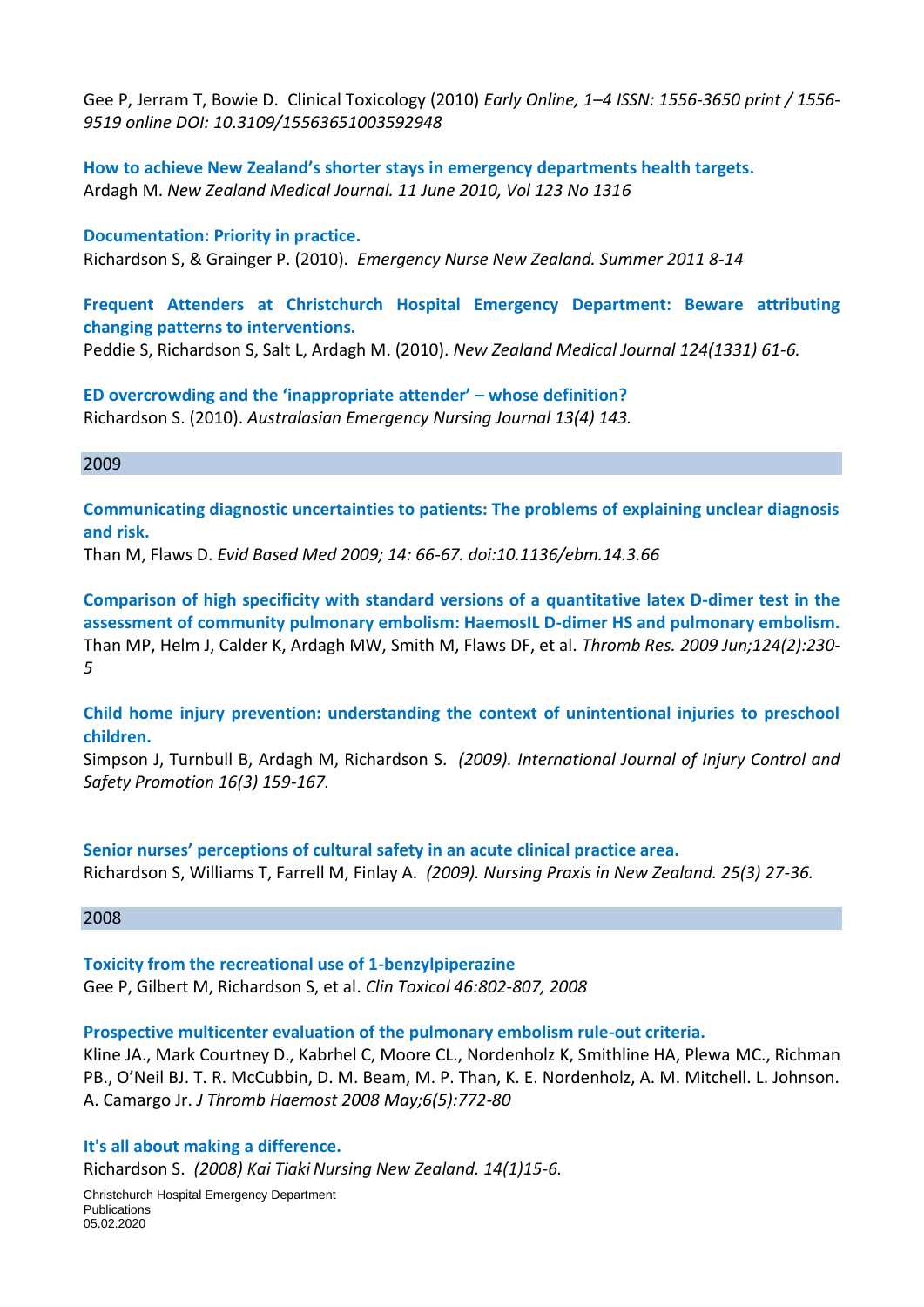#### 2007

**Corneal abrasion and alkali burn secondary to automobile air bag inflation.**  Scarlett A, Gee P. *Emerg Med J. 2007 Oct;24(10):733-4.PMID:17901284*

**Party on? BZP party pills in New Zealand.**  Gee P, Fountain J. *NZ Med J. 2007. Feb 16; 120(1249)*

**Why is cultural safety essential in health care?**  Richardson S, & Williams T. *(2007). International Journal of Medicine and Law. 26(4), 699-707*

**Following the patient journey: elder persons' experiences of emergency departments, wards and discharge.** 

Richardson S, Casey M, Hider P*. (2007). Accident and Emergency Nursing Journal 15 134-140.*

#### 2006

**EBM notebook. 3rd International conference of evidence-based healthcare teachers & developers.**  Martin J, Cartabelotta A, Than M, & Glasziou P. (*2006). Evidence Based Medicine, 11*

**Diagnostics in Emergency Medicine - [an overview of strategies and a few conditions which](http://scholar.google.co.nz/citations?view_op=view_citation&hl=en&user=E48Vn-QAAAAJ&citation_for_view=E48Vn-QAAAAJ:aqlVkmm33-oC)  [conspire to fool us.](http://scholar.google.co.nz/citations?view_op=view_citation&hl=en&user=E48Vn-QAAAAJ&citation_for_view=E48Vn-QAAAAJ:aqlVkmm33-oC)** Ardagh M, Than M. *New Zealand Family Physician 33 (2), 126, 2006*

**Health professionals do not agree about what defines appropriate attendance at an Emergency Department.** 

Richardson S, Ardagh M, Hider P. (2006). *NZMJ 119(1232)*

#### 2005

**Researching the Toxicity of Party Pills.**  Gee P, Richardson S. *Nurs N Z. 2005 Dec-2006 Jan;11(11):12-3*

**Toxic effects of BZP-based herbal party pills in humans: a prospective study in Christchurch, New Zealand**  Gee P, Richardson S, Woltersdorf W, Moore G (2005). *NZ Med J 118 (1227): U1784*

**Evidence-based emergency medicine at the 'coal face'.**  Than M. Bidwell S. Davison C. Phibbs R. Walker M. *Emergency Medicine Australasia. 17(4):330-40, 2005 Aug.*

**The utility of blood cultures in the management of non-facial cellulitis appears to be low.** Stevenson A. Hider P. Than M. *New Zealand Medical Journal. 118(1211):U1351, 2005 Mar 11.*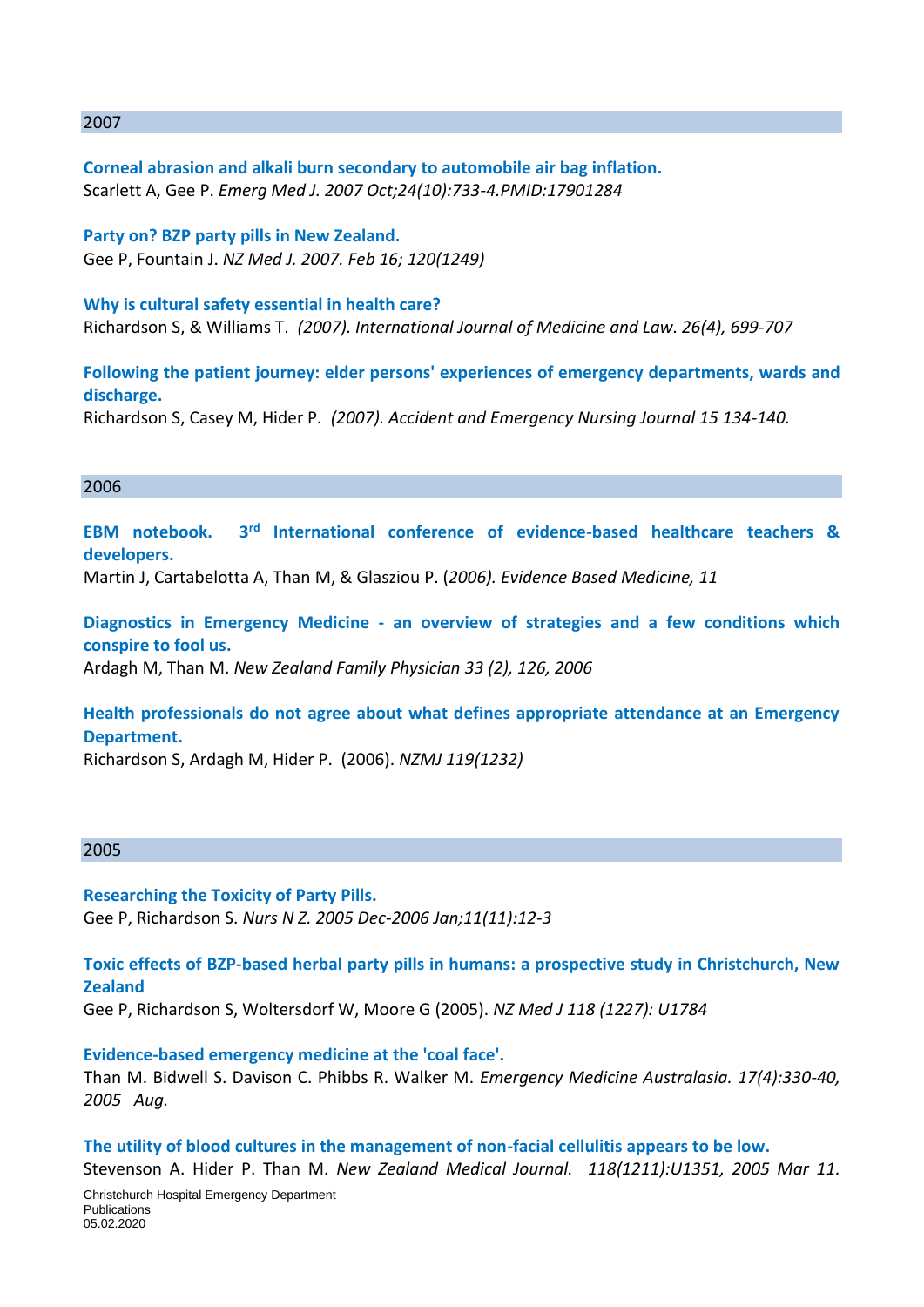**Randomised controlled trial of intravenous antibiotic treatment for cellulitis at home compared with hospital.** 

Corwin P, Toop L, McGeoch G, Than M, et al. *BMJ 2005;330:129,*

#### **Coping with outbreaks of the Norovirus.**

Richardson S. (2005). *Kai Tiaki Nursing New Zealand. 11*(7): 12-4

**Emergency department overcrowding: the emergency department cardiac analogy model (EDCAM).** 

Richardson S, Ardagh M, Gee P. (2005). *Accident and Emergency Nursing Journal 13(1), 18-23.*

**The incorporation of research into clinical practice: the development of a Clinical Nurse Researcher position.** 

Richardson S. *(2005) Nursing Praxis in New Zealand 21(1) 33-42.*

**The forensic nurse practitioner role (emergency nursing) - a potential response to changing health needs in New Zealand.** 

Williams T, Richardson S, O'Donovan P, Ardagh M. *(2005). International Journal of Medicine and Law 24(1) 111-123.*

#### Older

Paediatric Exploratory Ingestions of Paracetamol Gee P, Ardagh M. *New Zealand Medical Journal 1998 111 (1066) pp186-7*

Gastrointestinal decontamination in paediatric exploratory ingestion Dillon C, Gee P. *New Zealand Medical Journal 2002 115: 260-2*

Making a diagnosis of pulmonary embolism - new methods and clinical issues. Iles, S., Beckert, L., Than M., & Town I. *2003 New Zealand Medical Journal. 116(1177):U499.*

Can the distance fallen predict injury severity after a fall from a height? Goodacre S, Than M, Goyder EC & Joseph A. *Journal of Trauma, 1999;46(6): 1055-8*

Detection of Acute Heart Failure in the Emergency Department with Bioimpedance Vector Analysis Tuy T, Talati A, Fiessinger L, Engineer R, Than M, Peacock M. *Ann Emerg Med*

What's happening to our emergency departments? Richardson S. (2004). *Kai Tiaki Nursing New Zealand 10(5) 16-18.*

Aotearoa / New Zealand Nursing: from eugenics to cultural safety Richardson S. (2004). *Nursing Inquiry 11(1) 35-42.*

The role of research in emergency nursing. Richardson S. (2003). *Emergency Nurse New Zealand. 3(2) 17-20.*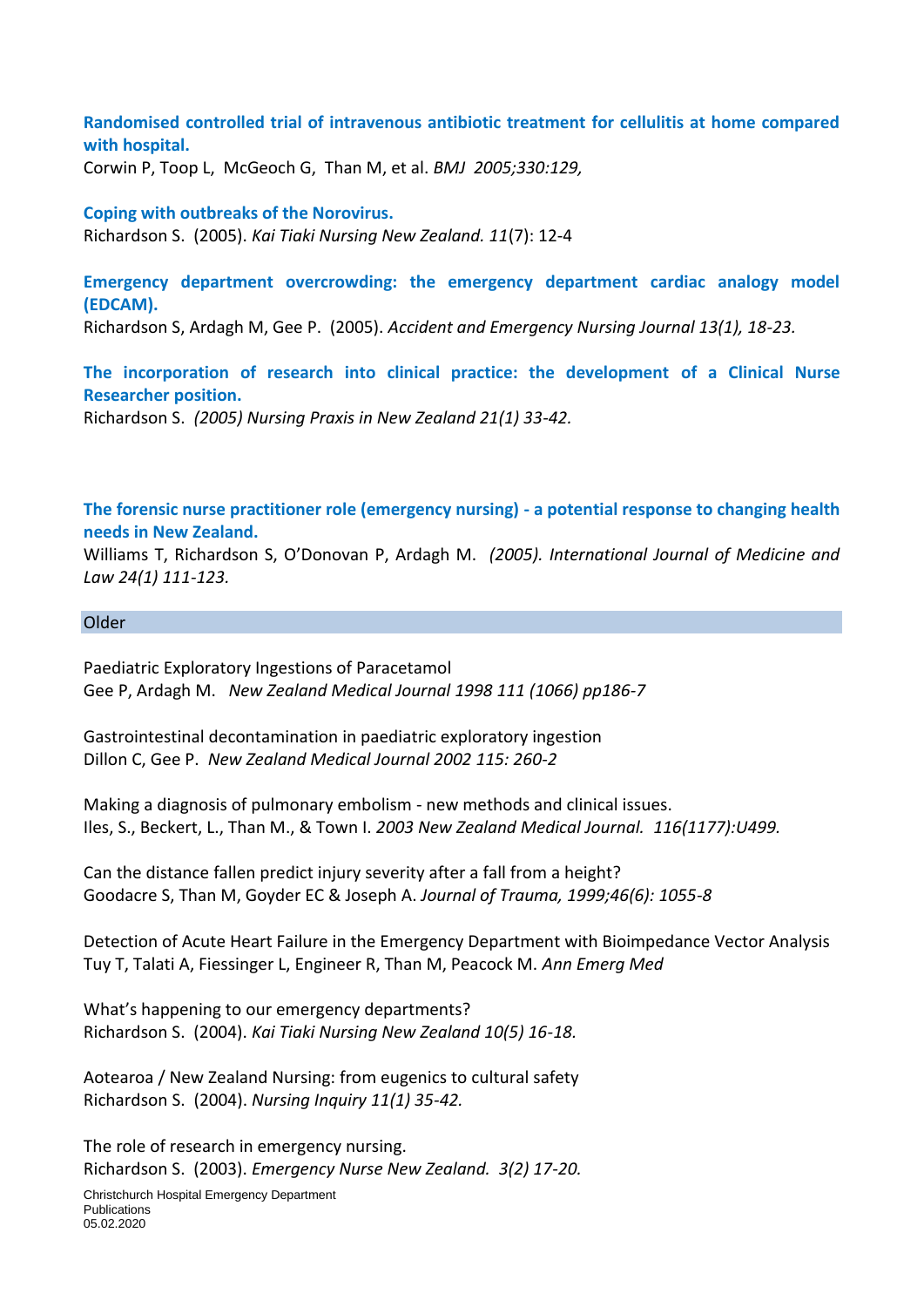Evidence based practice – sacred cow or acceptance of accountability? Richardson SK. (2002). *Emergency Nurse New Zealand 2(2) 10-13.*

Advanced Nursing Practice – evolution or revolution?. Richardson SK. (2002). *Nursing Praxis in New Zealand 18(2) 33-41.*

Casualisation of the Nursing Workforce – a New Zealand Perspective on an International Phenomenon.

Richardson S, Allen J. (2001). *International Journal of Nursing Practice 7(2):104-108.* 

Nurse sounds warning about Christchurch health changes. Richardson S. (2001). *Kai Tiaki Nursing New Zealand 7(7):3.*

The Interface between Primary and Secondary Care. Richardson SK. (2001). *Emergency Nurse New Zealand* 

Increasing patient numbers: the implications for New Zealand emergency departments. Richardson SK. (1999). *Accident and Emergency Nursing 7:158-163.*

Emergency departments and the inappropriate attender  $-$  is it time for a reconceptualisation of the role of primary care in emergency facilities? Richardson S. (1999). *Nursing Praxis in New Zealand 4(2):13-20.*

## PEER REVIEWED BOOKS, BOOK CHAPTERS, BOOKS EDITED

#### 2019

Michael Ardagh and Joanne Deely. Rising from the Rubble. A health system' extraordinary response to the Canterbury earthquakes. Canterbury University Press, 2018.

Ardagh M. An Ethical Toolkit for the Emergency Department. In *Textbook of Adult Emergency Medicine*. 5th Edition. P. Cameron, G. Jelinek, AM. Kelly, L. Murray, J. Heyworth eds. (2019)

#### 2013

Child and Youth Mortality Review Committee, Te Ropu Arotake Auau Mate o te Hunga Tamariki, Taiohi. 2013. Special Report: unintentional Deaths from poisoning in young people. Wellington: Child and Youth Mortality Review Committee. ISBN 978-0-478-38552-6 (Contributor)

Gee P, Schep L Chapter 8; Benzylpiperazines in Novel Psychoactive Substances: Classification, Pharmacology and Toxicology Paul Dargan (Editor), David Wood (Editor) 2013 Elsevier London

Richardson S, Williams T. Culture and Power in Emergency Nursing. (2013). In Emergency Nursing (Ed Brian Dolan) London: Elsevier.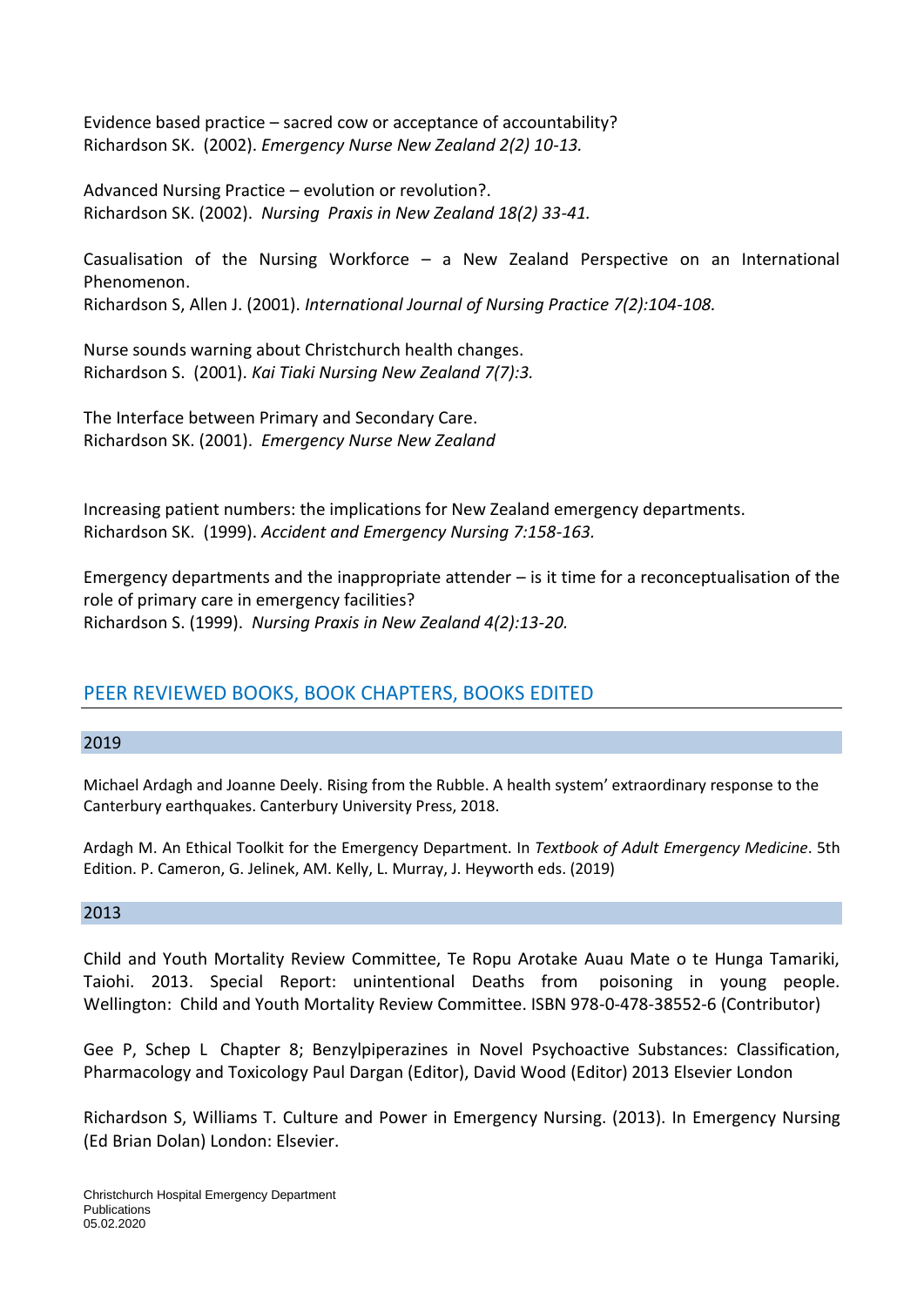#### 2012

Ardagh M. Ethical Considerations in Emergency Medicine. In *Textbook of Emergency Medicine - Vol.*  1 & 2. 1<sup>st</sup> Edition. David, Brown, Nelson, Banerjee, Anantharaman, et al. Wolters Kluwer Health (Lippincott, Williams and Wilkins). Delhi, India. (2012).

#### 2010

Than M. Acute Coronary Syndrome: Biomarkers: Past, present and future. Elsevier Cardiology Advisory Board - Cardiology Update (2010)

Josland H, Richardson S, Richardson A, Edgcombe K, Codlin K, Shaw S. (2010). Rights, Justice, Ethics and Health In Health and Environment In Aotearoa New Zealand (Eds Susan Shaw and Bron Deed). Auckland: Oxford University Press.

Older

Ardagh MW. Resuscitation Ethics. In Textbook of Adult Emergency Medicine. 3rd Edition. P. Cameron, G. Jelinek, AM. Kelly, L. Murray, J. Heyworth eds. London, Churchill Livingston. (2007).

Ardagh MW. Resuscitation Ethics. In Textbook of Adult Emergency Medicine. 2<sup>nd</sup> Edition. P. Cameron, G. Jelinek, AM. Kelly, L. Murray, J. Heyworth eds. London, Churchill Livingston. (2004) 33 – 37

Ardagh MW. Resuscitation Ethics. In Textbook of Adult Emergency Medicine. P. Cameron, G. Jelinek, AM. Kelly, L. Murray, J. Heyworth eds. London, Churchill Livingston (2000) 33 – 37

Ardagh MW. Lymphomas. In Emergency Medicine, the Core Curriculum. RV. Aghababian Editor in Chief. Washington, Lippincott-Raven (1998)

#### REFEREED CONFERENCE PROCEEDINGS

Than M. November 2019 ProCardio congress, Philadelphia USA - The Role of Cardiac Biomarkers in Novel Settings

Than M. September 2019 European Society for Cardiology meeting – Troponins

Than M. May 2019 Australasian College for Emergency Medicine Winter Symposium, Rotorua – Artificial Intelligence

Ardagh M. May 2019 Australasian College for Emergency Medicine Winter Symposium, Rotorua - HealthPathways as a social movement

Than M. November 2018 Australasian College for Emergency Medicine Annual Scientific Meeting, Perth, Australia - On the Edge of Artificial Intelligence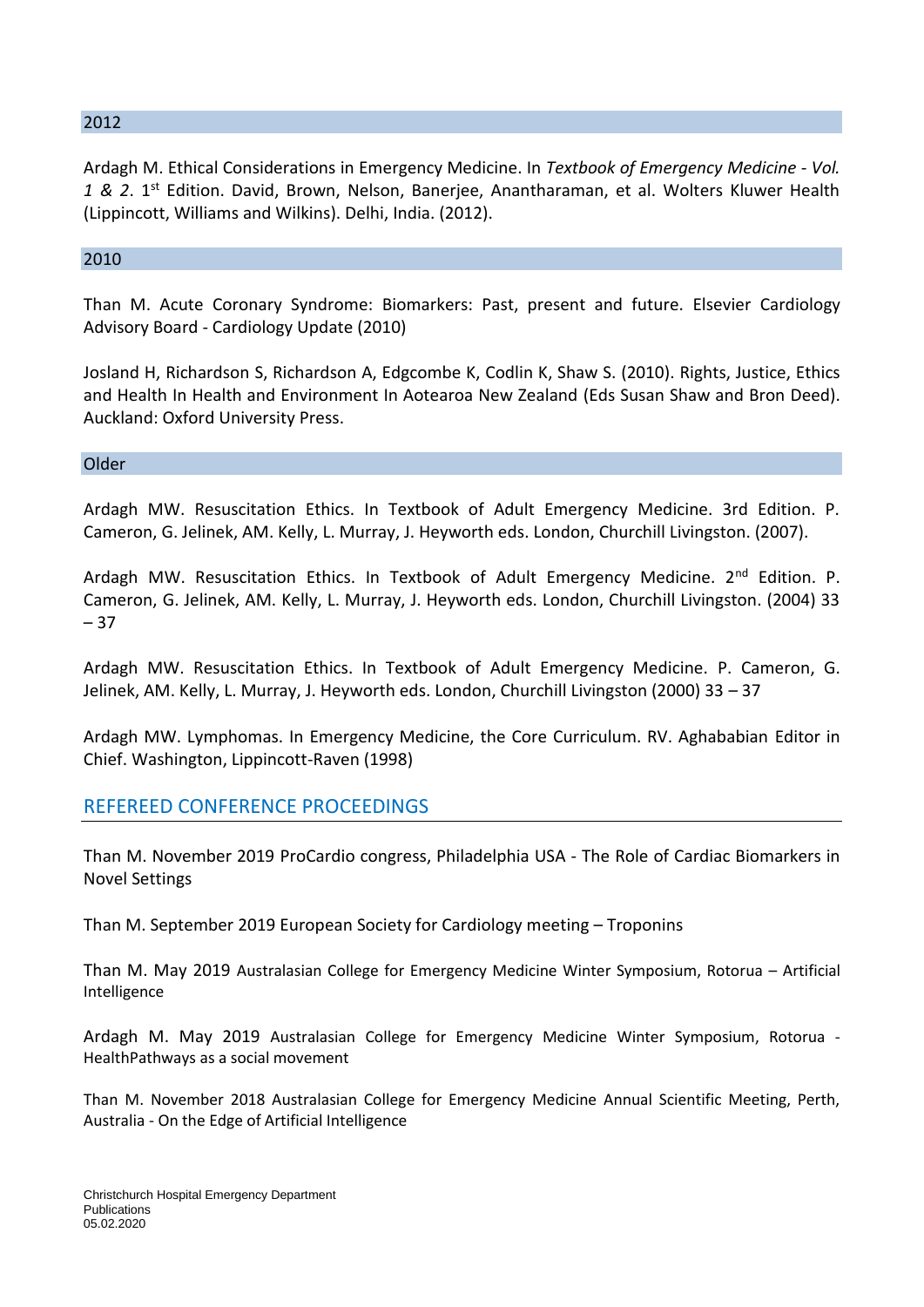Than M. September 2018 European Society for Emergency Medicine meeting, Glasgow, Scotland - Expert analysis of a POC hsTnI and the ability to rule-out in 15 minutes of arrival to the ED

Ardagh M. May 2018 HealthPathways Community Conference, Newcastle, New South Wales - Hospital HealthPathways, and contributing to a number of workshops.

Ardagh M. April 2018 New Zealand Resuscitation Conference, Wellington - Resuscitation ethics

Ardagh M. March 2018 Choosing Wisely Conference, Wellington - HealthPathways and Choosing Wisely

Than M. December 2017 AI Med summit, Los Angeles, USA – Artificial Intelligence in emergency medicine

Than M. November 2017 Australasian College for Emergency Medicine Annual Scientific Meeting, Sydney, Australia – Troponins

Than M. November 2017 American Heart Association meeting, Los Angeles, USA – ICare ACS

Than M. September 2017 European Society for Emergency Medicine meeting, Athens, Greece - Cardiovascular Cutting Edge and Cardiovascular Game Changers

Than M. September 2017 Charitee Hospital Cardiovascular Meeting, Berlin, Germany – Point of Care troponin

Than M. August 2017 Emergency Medicine Foundation Research Symposium, Brisbane, Australia - Artificial Intelligence in Emergency Medicine

Than M. July 2017 American Association for Clinical Chemistry, San Diego, USA - Using high-sensitivity troponins

Than M. February 2017 Emergencies in Medicine conference, Utah, USA – Troponins

Than M. November 2016 Australasian College for Emergency Medicine Annual Scientific Meeting, Queenstown, NZ - Normal high sensitivity troponin concentrations and five-year risk of mortality and Decision-making: Improving ED decision making for chest pain – New Zealand-wide adoption of accelerated chest pain pathways and results from an embedded stepped-wedge implementation

Than M. March 2016 Emergencies in Medicine conference, Utah, USA – Troponins

Than M. November 2015, ProCardio conference, Washington, USA – Troponins

Than M. September 2015 GREAT Network congress, Rome, Italy – Canterbury Earthquakes

Than M. August 2015 European Society for Cardiology, London, UK - The 99th percentile of an updated heart fatty acid binding protein assay combines with high sensitive troponin I to rule out acute myocardial infarction on presentation to the emergency department

Than M. November 2013 American Heart Association, Dallas, USA - A novel human cardiac troponin T upstream open reading frame peptide assists in the diagnosis and prognosis of NSTEMI patients

Than M. August 2013 European Society for Cardiology, Amsterdam, The Netherlands - Use of sex-specific cut-offs with highly sensitive troponin I assay values for the diagnosis of acute myocardial infarction in emergency patients with chest pain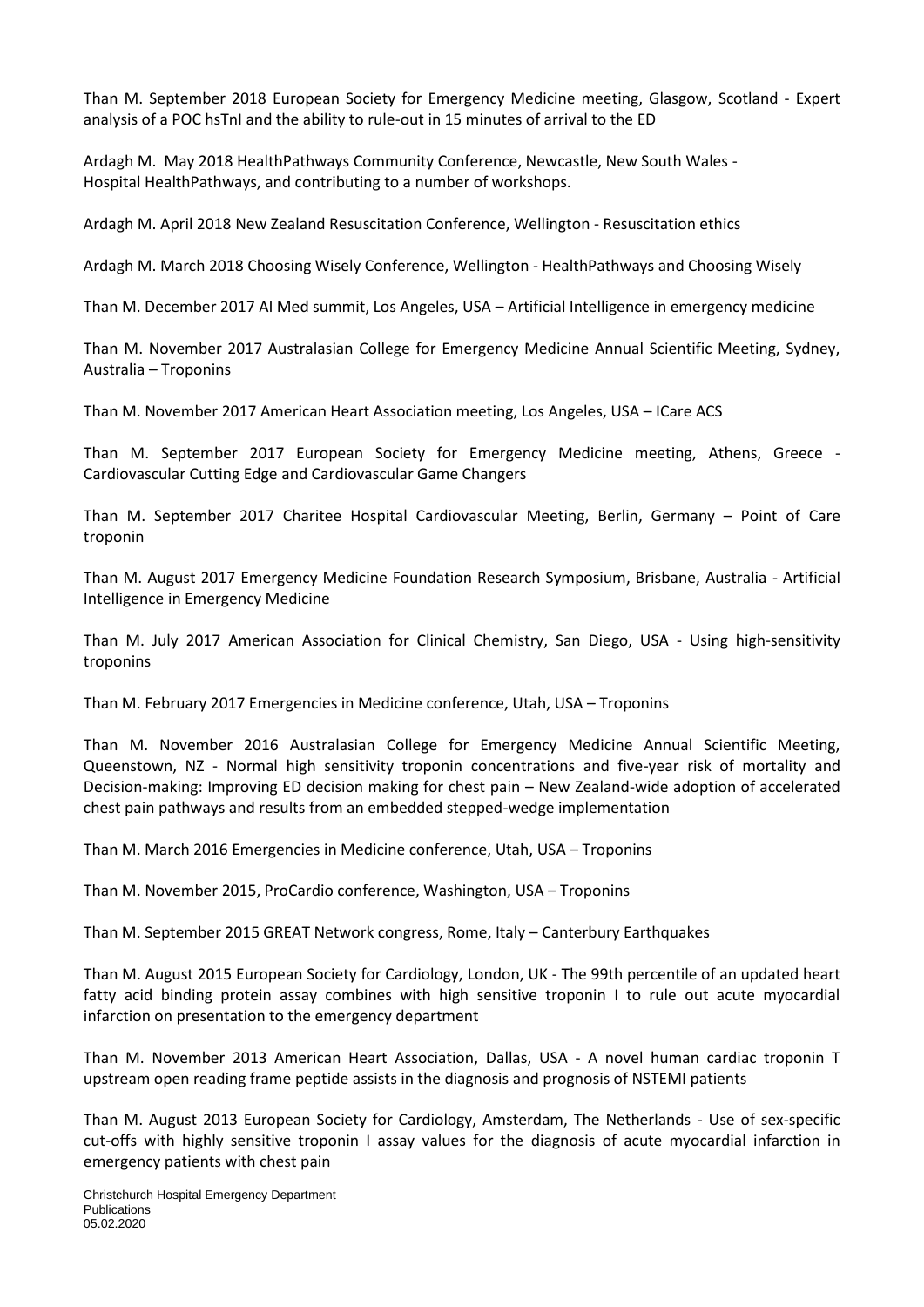Than M. May 2013 Society of Academic Emergency Medicine, Atlanta, USA - External validation of the Australasian ED acute coronary syndrome score

Than, M. 2013 Baylor Medical College - Health Lessons of the Christchurch Earthquake

Than, M. 2013 Emergency Medicine International Conference - Health Lessons of the Christchurch **Earthquake** 

Than, M. 2013 Mayo Clinic, Minnesota - Health Lessons of the Christchurch Earthquake

Than, M. 2013 Experts' Workshop, San Francisco American College of Cardiology Annual Scientific Meeting - Clinical Pathways in the Assessment of Chest Pain in the Emergency Department

Than, M. 2012 Grand Round, Christchurch Hospital - Pathways for the Assessment of Cardiac Chest Pain and the Results of the Recent Randomised Controlled Trial

Than, M. 2012 International Conference of Emergency Medicine - Results of a Randomised Controlled Trial in Chest Pain Pathways

Than, M. 2012 IFCC Task Force for Educational Guidance for Cardiac Biomarkers - Use of High Sensitivity Troponin in the Emergency Department

Richardson, S. Australasian & New Zealand Disaster and Emergency Management Conference "Earth: Fire & Rain", Brisbane 16-18th April 2012 Paper presented: *The first 24hrs – an emergency department response*

Than, M. 2011 South East China Cardiology Conference, China - Chest Pain Pathway and the Use of Troponin for the Investigation of Acute Coronary Syndrome

Than, M. 2011 Beijing Regional Cardiology meeting, China - Chest Pain Pathway and the Use of Troponin for the Investigation of Acute Coronary Syndrome

Than, M. 2011 Australasian College of Emergency Medicine, Winter Symposium - ASPECT and evidence based review of investigation of pulmonary embolism

Than, M. 2011 Asian Conference of Emergency Medicine, Bangkok - ASPECT study

Than, M. 2011 Annual Biomarker scientific symposium, San Diego – ASPECT study

Richardson, S. Australasian Nurse Educators Conference - "Innovations in Nurse Education in Practice: Thinking aloud, thinking ahead", Hamilton, 23-24<sup>th</sup> Nov 2011 Paper presented: The impact of the Christchurch earthquake event on student learning

Than, M. 2010 Australasian College of Emergency Medicine, Annual Scientific meeting, Canberra - Rule out pathways for chest pain.

Than, M. 2010 International Conference of Emergency Medicine, Singapore – ASPECT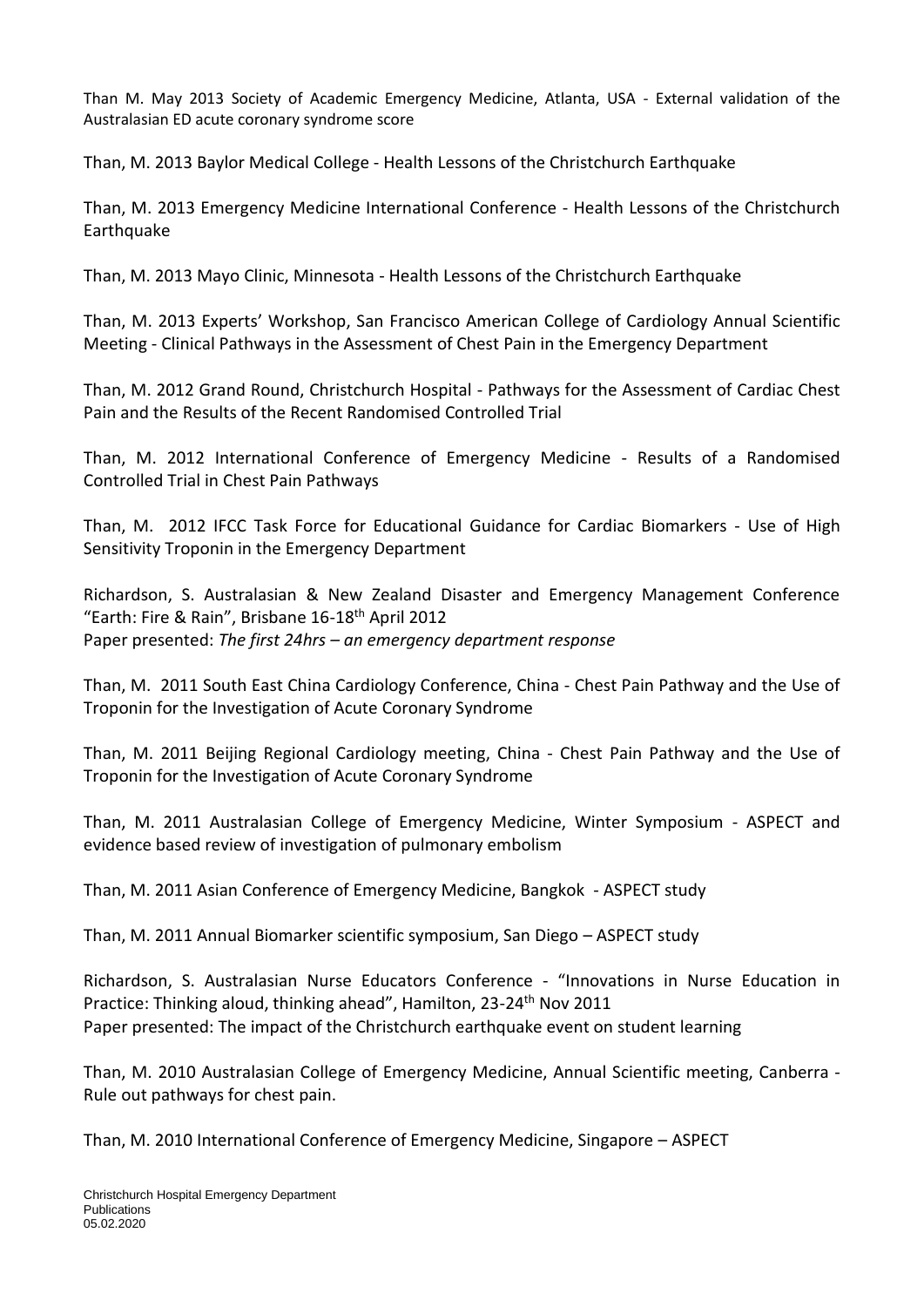Than, M. 2010 Annual Biomarker scientific symposium, San Diego – ASPECT study

Richardson, S. 8<sup>th</sup> International College of Emergency Nurses Australasia - "Global Emergency Nursing Leadership" Canberra, Australia 13-16th October 2010

Than, M. 2009 Australian Academy of Clinical Biochemistry Scientific Educational Symposium - Evidence for Use of Low Troponin Levels (two presentations):

Than, M. Troponin and the Laboratory - Troponin assays and clinical outcomes – T versus I? Clinical Use of Low Levels of Troponin change that predict ACS in ED patients

Than, M. Acceptability and Efficacy of Keratin-Based Dressings in the Chronic Wound: A Preliminary Trial: 1422

Richardson S. Nursing Research Section NZNO Conference - "Celebrating Nursing Research: Opening Doors", Wellington 20 & 21st November, 2009 Papers presented: Formulating consensus: using the Delphi method

The inappropriate attender in New Zealand's emergency departments: whose definition?

Richardson S. College of Emergency Nurses New Zealand and New Zealand Flight Nurses Annual Conference - "Leading in care – soaring in practice", Christchurch 27<sup>th</sup>-29<sup>th</sup> August 2009

Paper presented: Who comes to the emergency department and why? Recipient of the MEDXUS Emergency Nursing Research Award

Richardson S. National Professional Development and Recognition Programme Conference, Christchurch 21-23 October 2008.

Paper presented: Cultural safety in PDRP: leadership, quality, scholarship and reflection. Lead Author: Sandra Richardson. Co-authors: Anna Richardson, Annette Finlay, Becky Hickmott.

Richardson S. 5<sup>th</sup> Nursing Leadership conference (Sydney, Australia) 10<sup>th</sup>-11<sup>th</sup> April 2008 Workshop presented: Understanding Cultural Safety in Clinical Practice Paper presented: Establishing Cultural Safety as a clinical standard in professional development and recognition programs.

Lead Author: Sandra Richardson. Co-authors: Anna Richardson, Annette Finlay, Becky Hickmott

Richardson S. Health, Bioethics and the Law: Inclusions and exclusions. Melbourne, Australia 28<sup>th</sup> November –  $1<sup>st</sup>$  December 2007, Joint Conference of The Australasian Bioethics Association / Australian and New Zealand Institute of Health Law and Ethics. Paper presented: Rationing of emergency department care by limiting access: A risk analysis. Lead author: S. Richardson. Co-authors: M.L. Moore, M. Ardagh

Richardson S. Improving the Patient Journey Conference, Christchurch, May 2007 Paper presented: Determining patient opportunities: identifying patients, their reasons for attendance and the potential for alternative service development and usage at Christchurch Hospital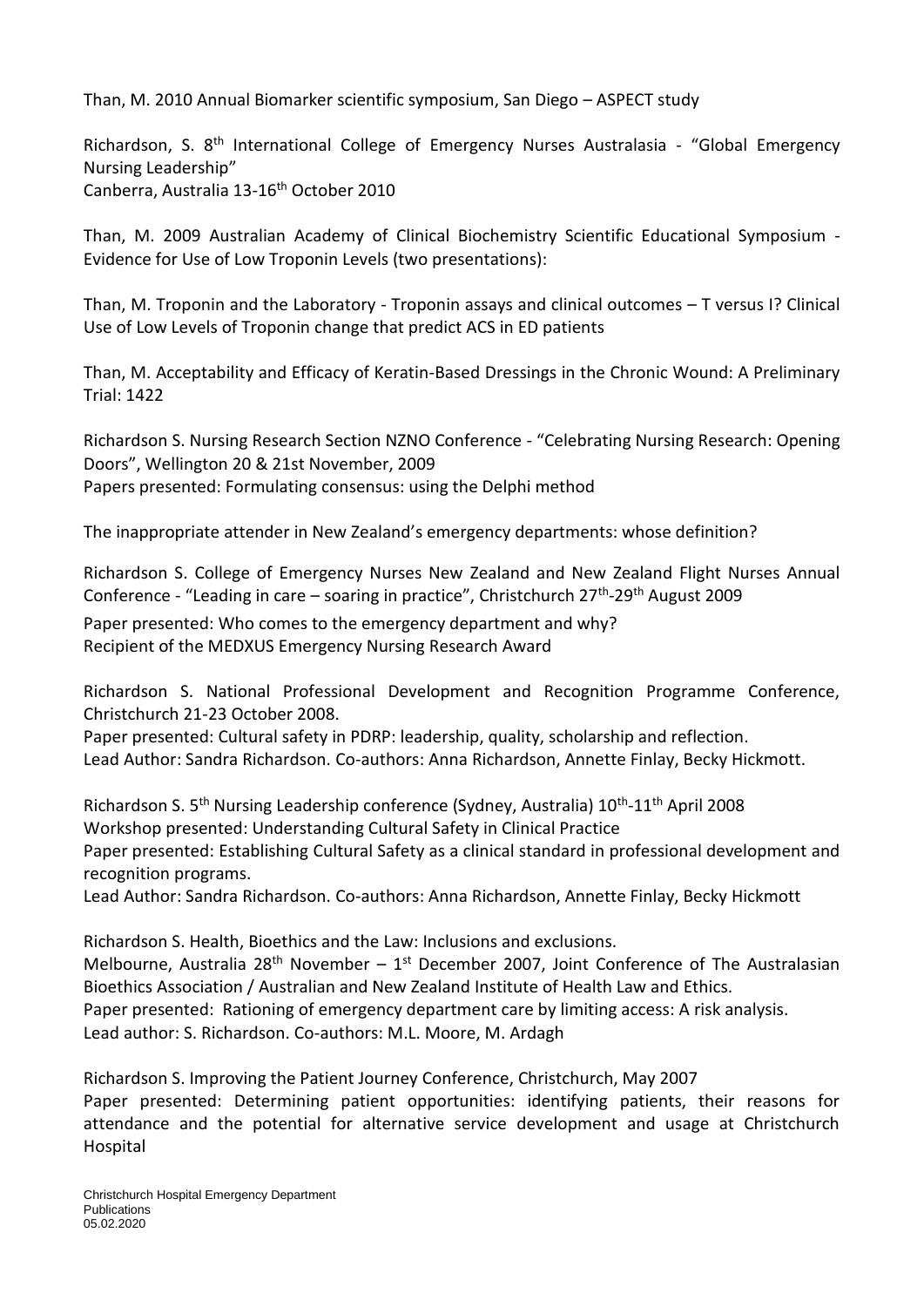Richardson S. Christchurch, NZ. 2-4th September 2005. Papers presented: The Forensic Nurse Practitioner Role (emergency nursing) – a potential response to changing health needs in New Zealand. (2nd September) The Patient's Journey. Following elder patients from ED to discharge. (3rd September)

Gee P, Ardagh M. Wound Care, Lacerations and Minor Emergency Department Surgery. In Emergency Medicine, the Principles and Practice. 4th Edition, GWO Fulde ed. Churchill Livingston (2004) 222-228

Richardson S. Third Annual Duty Managers Conference. Christchurch NZ. Paper presented: The impact of ED overcrowding on bed management and in-patient length of stay (30th November).

Richardson S. The 15<sup>th</sup> World Congress on Medical Law, Sydney Australia. Joint presentation of paper: Paper presented: The potential for developing a Forensic nurse Practitioner role in Emergency Departments. (Jointly presented with T.Williams).

Richardson S. Australasian Nurse Educators Conference (ANEC) Rotorua, New Zealand Presentation of paper: "The integration of a research role into a clinical practice environment: educational impact and raising the profile of research"

Richardson S. Australasian Resource Centre for Hospital Initiative (ARCHI) Perth, Western Australia. Toolbox seminar: Emergency demand: thinking outside the square.

Presentation of paper: A research based approach to determining appropriateness of presentation.

Richardson S. Emergency and Flight Nurses Conference Christchurch, New Zealand. May 22-25<sup>th</sup>, 2003.

Presentation of paper: Research as the way of the future: the integration of the research role into a clinical setting

Richardson S. Australasian Nurse Educators Conference, Auckland, NZ.

Joint presentation of paper: Halfway down the stairs, providing a positive outcome for sociopolitical teaching of final year undergraduate nursing students: validating an emancipatory teaching ideology.

Richardson S. World Organisation of National Colleges, Academies and Academic Associations of General Practitioners/Family Physicians conference: Christchurch, NZ.

Presentation of paper - The interface between primary care and the emergency department.

Richardson S. Emergency Nurses Conference 2001:

Presentation of research paper. Inappropriate attenders and the Emergency Department. Received Pulse Data Award for Emergency Nursing research.

Richardson S. International Centennial of Nursing Conference, London, UK Paper presented: Casualisation of the Nursing Workforce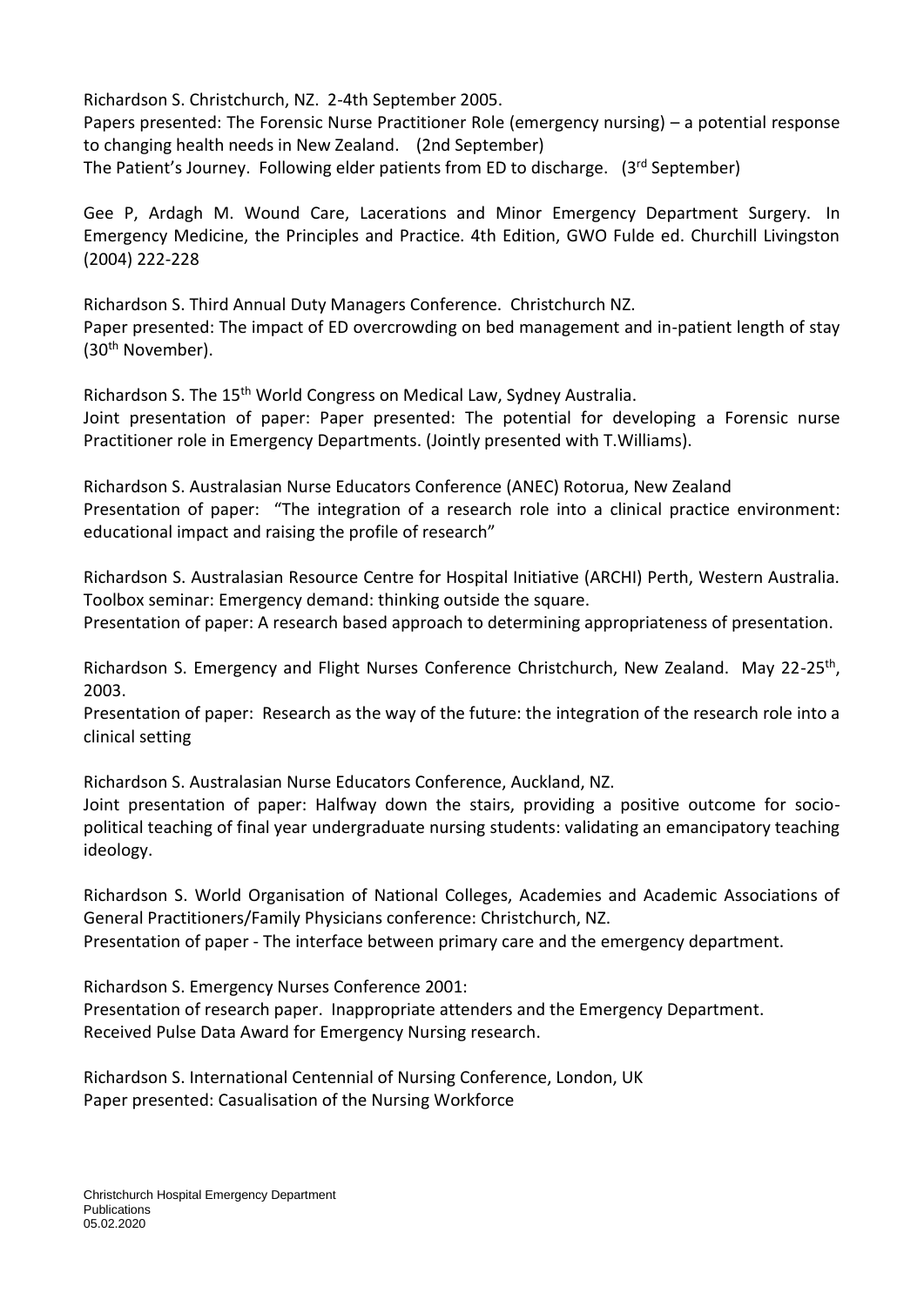# OTHER FORMS OF DISSEMINATION (reports for clients, technical reports, popular press etc)

Ardagh, M. Management Guidelines for Common Medical Conditions (Editorial committee and section author) Fifth, sixth, Seventh and Eighth Editions, Canterbury Health Limited. 1994, 1996, 1998, and 2000.

Ardagh, M. Major Incident (Disaster) Plan Christchurch Hospital, (Principle reviser). April 1994.

Ardagh, M. Emergency Department Overload Plan, Incorporating the Christchurch Hospital Disaster Plan. June 1996.

Ardagh, M. Emergency Department Guidelines, Christchurch Hospital (Editorial committee and author of sections) First and Second Editions. 1998 and 1999.

Ardagh, M. Medical Council of New Zealand Handbook for Resident Medical Officers, 2000. (Author of sections and editorial committee).

Ardagh, M. Member of Emergency Care Clinical Advisory Group, an advisory group to the Ministry of Health, with publications which include revised Emergency Department Specifications and Staffing Guidelines.

Ardagh, M. Emergency Department Overload Guidelines, for Christchurch Hospital Emergency Department, 2005.

Ardagh, M. Shift management guidelines for Christchurch Hospital Emergency Department, 2005, 2006 and 2007.

Ardagh, M. Member National Guidelines Group, Traumatic Brain Injury Working Party, producing Guidelines for the management and rehabilitation of Traumatic Brain Injury, Accident Compensation Committee, 2006.

Ardagh, M. Member, National Ethics Advisory Committee, 2004 to 2007, with many guideline publications.

Ardagh, M. Member, Ministry of Health Working Group to produce Sector Disposition Tool Guidelines for Primary and Emergency Care. 2007.

Ardagh, M. Project RED Terms of Reference and Action Plan, for Christchurch Hospital Emergency Department, 2007.

Ardagh, M. Member, Ministry of Health Working Group publishing 'Achieving Quality in Emergency Departments', 2008.

Ardagh, M. Chair, New Zealand Emergency Departments Advisory Group publishing 'Emergency